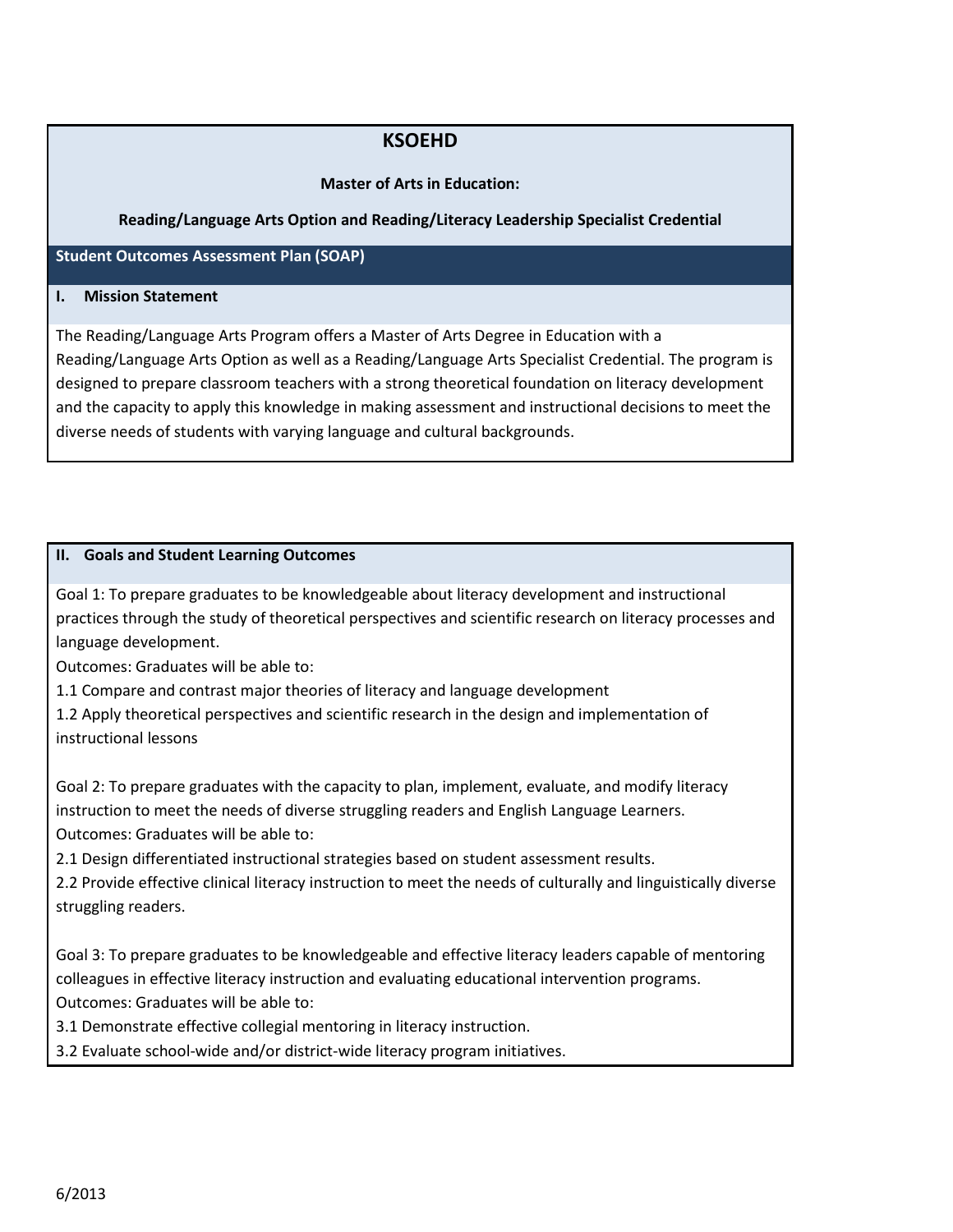# **III. Curriculum Map (Matrix of Courses X Learning Outcomes)**

Reading/Language Arts Program Course x Outcomes Matrix

I= Introduced; R= Reinforced; E= Emphasized; M= Mastered

| Outcomes | <b>LEE</b>  | <b>LEE</b>  | <b>LEE</b>  | <b>LEE</b>   | <b>LEE</b>  | <b>ERA</b>  | <b>LEE</b>  | <b>ERA</b>  | LEE         | <b>LEE</b>  | <b>LEE</b>  | <b>LEE</b>  |
|----------|-------------|-------------|-------------|--------------|-------------|-------------|-------------|-------------|-------------|-------------|-------------|-------------|
|          | 278         | 213         | 215         | 224          | 214         | 220         | 244         | 285/        | 230         | 234         | 254         | 298/        |
|          |             |             |             |              |             |             |             | 288         |             |             |             | 299         |
| 1.1      | ${\bf E}$   | ${\bf E}$   | E           | $\mathbf{R}$ | $\mathbf R$ | $\mathbf R$ | M           | $\mathbf R$ | $\mathbf R$ | $\mathbf R$ | $\mathbf R$ | M           |
| 1.2      | ${\bf E}$   | ${\bf E}$   | $\mathbf R$ | M            |             |             | $\mathbf R$ |             | M           | $\mathbf M$ | E           | $\mathbf R$ |
| 2.1      | $\mathbf I$ | $\mathbf R$ | $\mathbf R$ | E            | $\mathbf R$ |             | $\mathbf R$ |             | M           | M           | E           | $\mathbf R$ |
| 2.2      | $\mathbf R$ | $\mathbf R$ | $\mathbf R$ | E            | $\mathbf R$ |             | $\mathbf R$ |             | M           | M           | E           | $\mathbf R$ |
| 3.1      |             |             |             |              |             |             |             |             | ${\bf E}$   | E           | M           | $\mathbf R$ |
| 3.2      | E           | $\mathbf R$ | E           | E            |             | E           | $\mathbf R$ | E           |             |             | M           | $\mathbf R$ |
|          |             |             |             |              |             |             |             |             |             |             |             |             |
|          |             |             |             |              |             |             |             |             |             |             |             |             |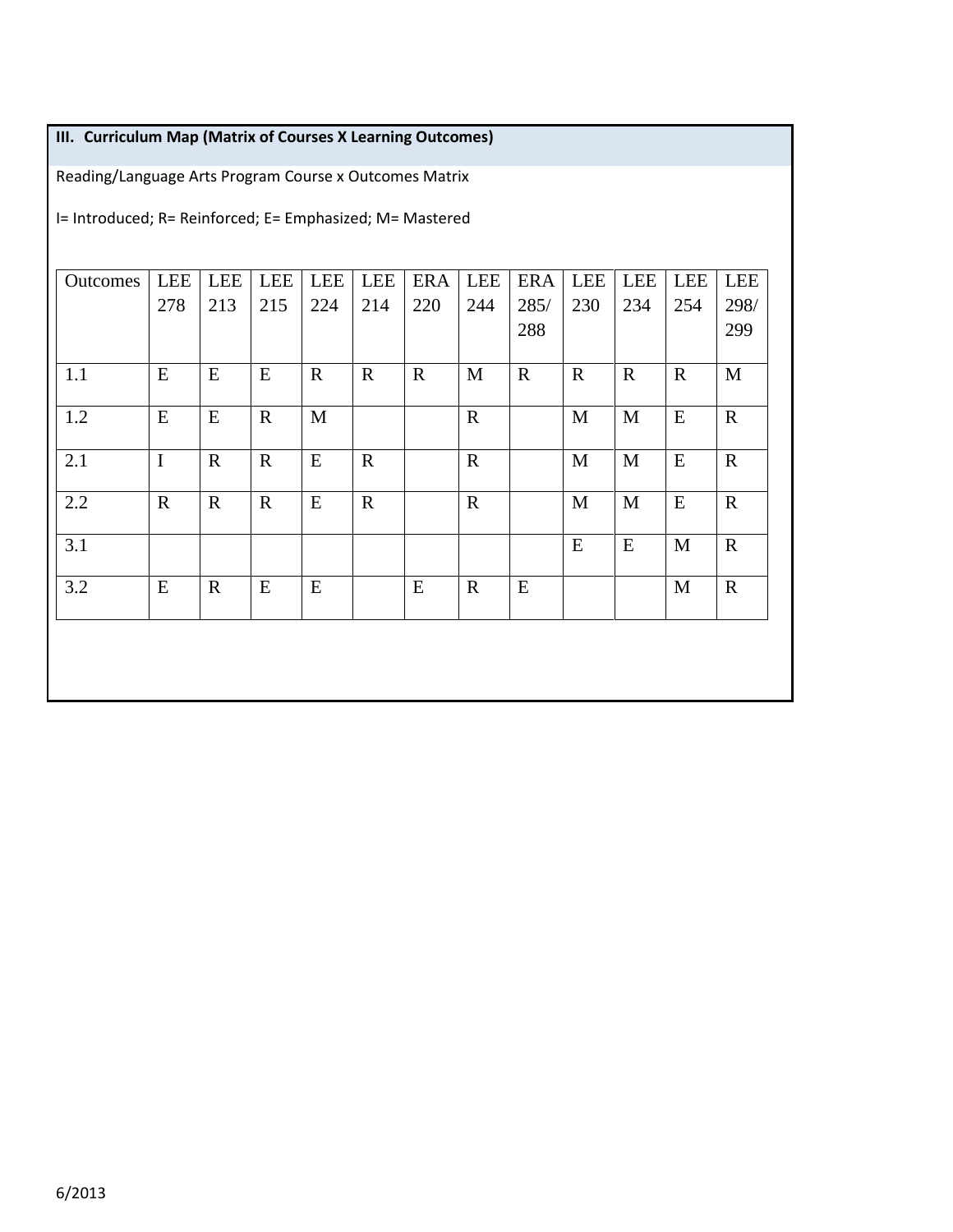## **IV. Assessment Methods**

Our program mission is to prepare classroom teachers with both a strong theoretical foundation on literacy development and the capacity to apply this knowledge in making assessment and instructional decisions to meet the diverse needs of students. As such, our assessment methods are structured to look at both knowledge acquisition and application.

The Matrix in the next section illustrates how each assessment tool measures the outcomes directly or indirectly. This section will describe the products that will be used to assess Student Learning Outcomes across the program.

## **Measure 1:** *LEE 213 Theory to Practice Project.* (Outcomes 1.1, 1.2, 2.2)

In LEE 213-Teaching the Language Arts K-12, students complete an inquiry project that has three main components. First, students select a topic of inquiry driven by their professional experiences teaching language arts and write a research paper describing the different theoretical perspectives and respective instructional implications. Second, students use the research examined to develop and implement instructional lessons in the classroom setting. Third, students develop a presentation to share with colleagues that presents the theory of their report, the practical applications from their lessons, and a critical reflection on the experiences. Projects will be evaluated and scored using a rubric (attached) as exceeds expectations (90-100), meets basic expectations (80-89), or needs improvement (below 80) based on the ability to compare and contrast literacy theories and apply the theoretical perspectives in effectively designing literacy instruction that meets the needs of struggling readers and English Learners. A score of  $\geq 80$  is considered to have met the learning outcome. 75% of students are expected to meet the learning outcome.

## **Measure 2:** *LEE 224 Case Study Report.* (Outcomes 2.1, 2.2)

In LEE 224-Assessing & Developing Reading Abilities, students administer a variety of literacy assessments to an individual struggling reader in K-12, analyze the assessment results, and use the results to develop an individualized instructional plan. The students prepare a case study report that details the assessment tools and results, provides an analysis of the results, and provides instructional recommendations. Reports will be evaluated and scored using a rubric (attached) as exceeds expectations (90-100), meets basic expectations (80-89), or needs improvement (below 80) based on the ability to administer, score, and analyze assessment tools and to use assessment results and literacy research to guide the design of differentiated instruction for struggling readers.

A score of ≥ 80 is considered to have met the learning outcome. 75% of students are expected to meet the learning outcome.

## **Measure 3:** *LEE 244 Literature Review Wiki Project* (Outcome 1.1)

In LEE 244-Research for Reading Professionals, students review research from the emergent reading, comprehension, and English Learner fields of literacy and construct a Wiki page. On this wiki page, students provide summaries of the research reviewed, including context, methods, and implications as well as a synthesis comparing the various theoretical perspectives that were examined. Wiki pages will be evaluated and scored using a rubric (attached) as craftsman (87-100), good (74-86), or satisfactory (below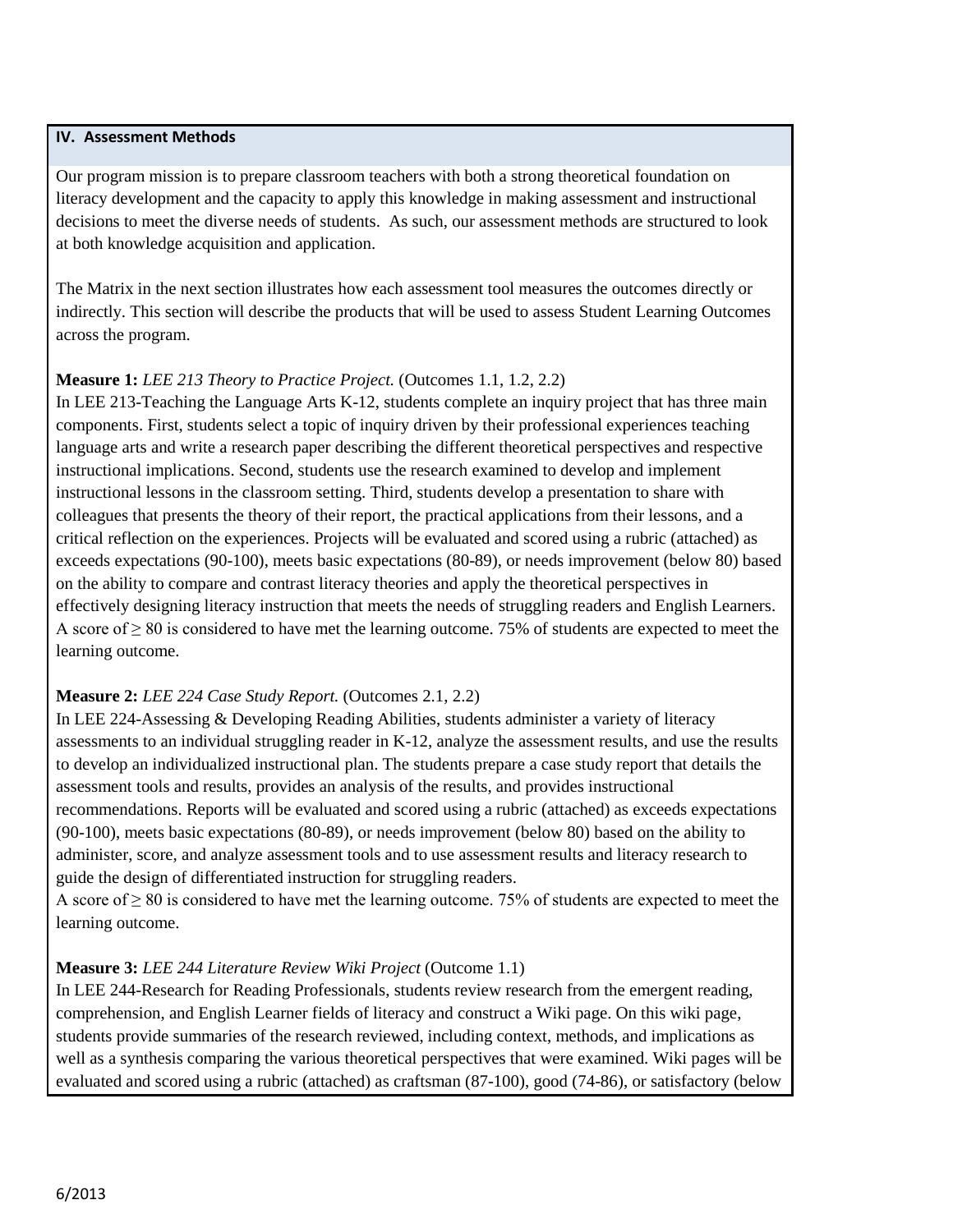74) based on the ability to summarize and synthesize research studies.

A score of  $> 80$  is considered to have met the learning outcome. 75% of students are expected to meet the learning outcome.

## **Measure 4:** *Practicum Experience Matrix* (*LEE 230 & 234).* (Outcomes 1.2, 2.1, 2.2)

The Reading/Language Arts Master's option requires students to complete two supervised clinical field experiences. LEE 230 and LEE 234 provide students with in-depth experiences in diagnosing and tutoring K-Adult pupils who demonstrate reading achievement below expected performance for their respective age levels. LEE 230 requires students to conduct small-group tutoring; LEE 234 requires students to conduct individual tutoring. The matrix will be used to document students' competence in administering appropriate assessment measures and applying research-based instructional methods for meeting the needs of early readers, English Learners, and students with reading difficulties across these two clinical courses.

The completion of all competencies is considered to have met the learning outcomes. 75% of students are expected to meet the learning outcomes.

## **Measure 5:** *LEE 254 Program Evaluation Report.* (Outcome 3.2)

In LEE 254-Supervised Field Experiences in Reading, students use evaluation tools and school data to construct an evaluation report of their school site's literacy program. In these reports, students provide analysis of data regarding school instructional procedures and curriculum materials, the strengths and weaknesses of these elements, and conclusions regarding program enhancement and professional development. Reports will be evaluated and scored using a rubric (attached) as excellent (90-105), fair (63-89), or poor (21-62) based on the ability to collect evaluation data, provide clear analysis that accurately reflects the data, summarize areas of strength/weakness, and draw conclusions for refinements supported by the research literature.

A score of  $> 80$  is considered to have met the learning outcome. 75% of students are expected to meet the learning outcome.

## **Measure 6:** *LEE 254 Coaching Presentations.* (Outcome 3.1)

In LEE 254-Supervised Field Experiences in Reading, students collaborate with a colleague in 3 peercoaching cycles, consisting of pre-consultation, observation/modeling, and debriefing consultation. The students prepare presentations for two of the cycles. Presentations include lessons learned about the coaching process, critical reflective insights about professional growth, and plans for future goals. Presentations will be evaluated and scored using a rubric (attached) as excellent (31-50), fair (11-30), or poor  $(\leq 10)$  based on ability to critically analyze coaching experiences and to reflectively assess professional growth.

A score of  $\geq$  31 is considered to have met the learning outcome. 75% of students are expected to meet the learning outcome.

# **Measure 7:** *Comprehensive Exam.* (Outcomes 1.1, 2.1)

A comprehensive exam is one culminating experience option. To assess Outcome 1.1, the following exam question will be analyzed: *Identify four similarities and differences between Bottom-Up and Top-Down reading instruction. Be sure to make reference to research studies.* To assess Outcome 2.1, the following question will be analyzed: *Review the attached Running Record from a first grade student. Analyze the*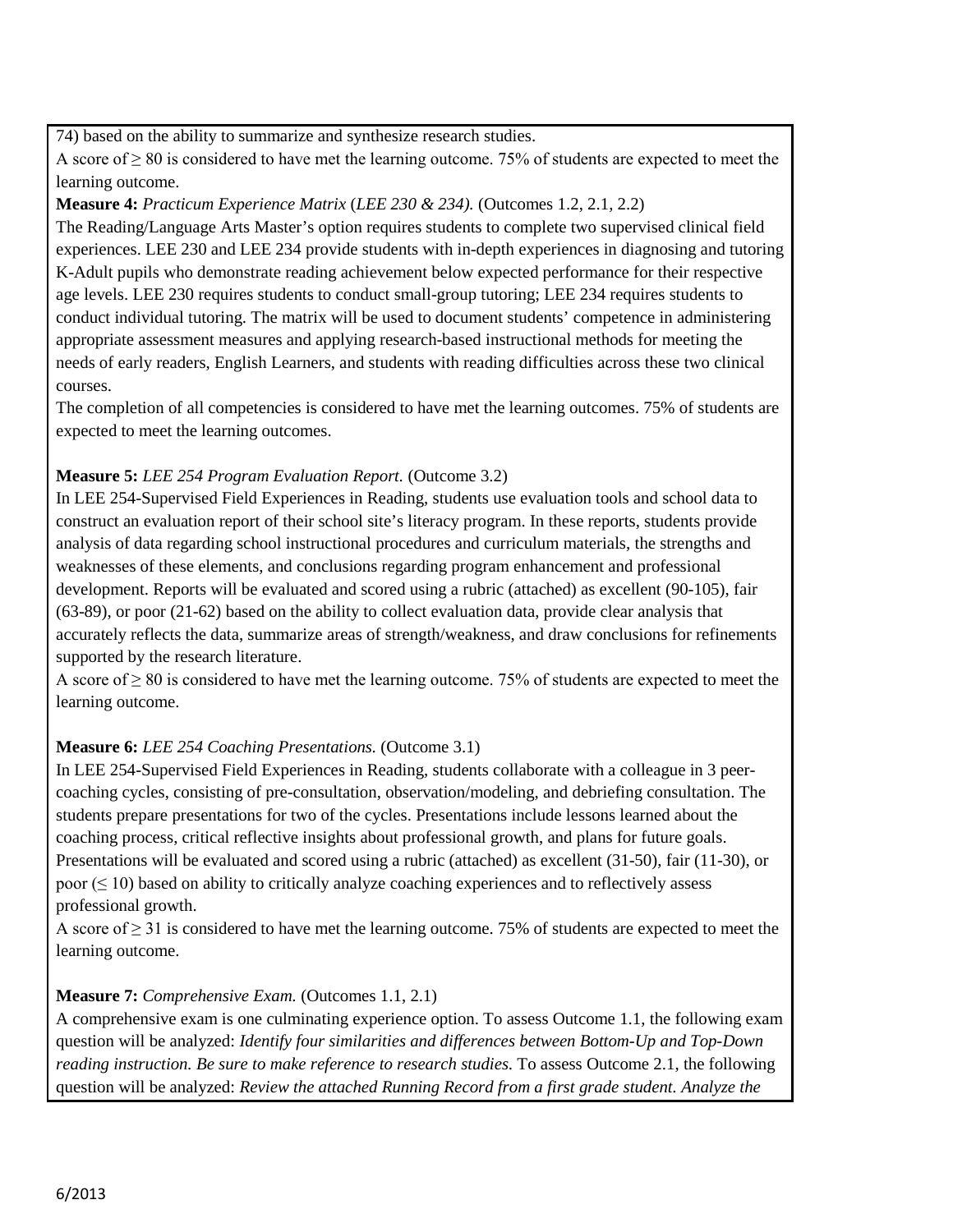*results and devise a brief instructional plan for the student.* Exam questions will be evaluated and scored using a rubric (attached) as exemplary (4), accomplished (3), developing (2), or beginning (1). A mean score of ≥3 is considered to have met the learning outcome. 75% of students are expected to meet the learning outcome.

## **V. Student Learning Outcomes X Assessment Methods Matrix**

Reading/Language Arts Program Student Learning Outcomes X Assessment Methods Matrix

## D= Direct; ID= Indirect

| Outcomes               | <b>LEE 213</b> | <b>LEE 224</b> | <b>LEE 244</b> | LEE 230/234 | <b>LEE 254</b> | <b>LEE 254</b> | Comp   |
|------------------------|----------------|----------------|----------------|-------------|----------------|----------------|--------|
|                        | Theory to      | Diagnostic     | Literature     | Practicum   | Program        | Coaching       | Exam   |
|                        | Practice       | Case Study     | Review         | Experience  | Evaluation     | Presentation   | Rubric |
|                        | Project        |                |                | Matrix      | Report         |                |        |
| 1.1 Compare and        | D              |                | D              |             |                |                | D      |
| contrast major         |                |                |                |             |                |                |        |
| theories of literacy   |                |                |                |             |                |                |        |
| and language           |                |                |                |             |                |                |        |
| development.           |                |                |                |             |                |                |        |
| 1.2 Apply theoretical  | ID             | ID             |                | D           |                |                |        |
| perspectives and       |                |                |                |             |                |                |        |
| scientific research in |                |                |                |             |                |                |        |
| the design and         |                |                |                |             |                |                |        |
| implementation of      |                |                |                |             |                |                |        |
| instructional lessons. |                |                |                |             |                |                |        |
| 2.1 Design             |                | D              |                | D           |                |                | ID     |
| differentiated         |                |                |                |             |                |                |        |
| instructional          |                |                |                |             |                |                |        |
| strategies based on    |                |                |                |             |                |                |        |
| student assessment     |                |                |                |             |                |                |        |
| results.               |                |                |                |             |                |                |        |
| 2.2 Provide effective  | ID             |                |                | D           |                |                |        |
| clinical literacy      |                |                |                |             |                |                |        |
| instruction to meet    |                |                |                |             |                |                |        |
| the needs of           |                |                |                |             |                |                |        |
| culturally and         |                |                |                |             |                |                |        |
| linguistically diverse |                |                |                |             |                |                |        |
| struggling readers     |                |                |                |             |                |                |        |
| instruction.           |                |                |                |             |                |                |        |
| 3.1 Demonstrate        |                |                |                |             |                | D              |        |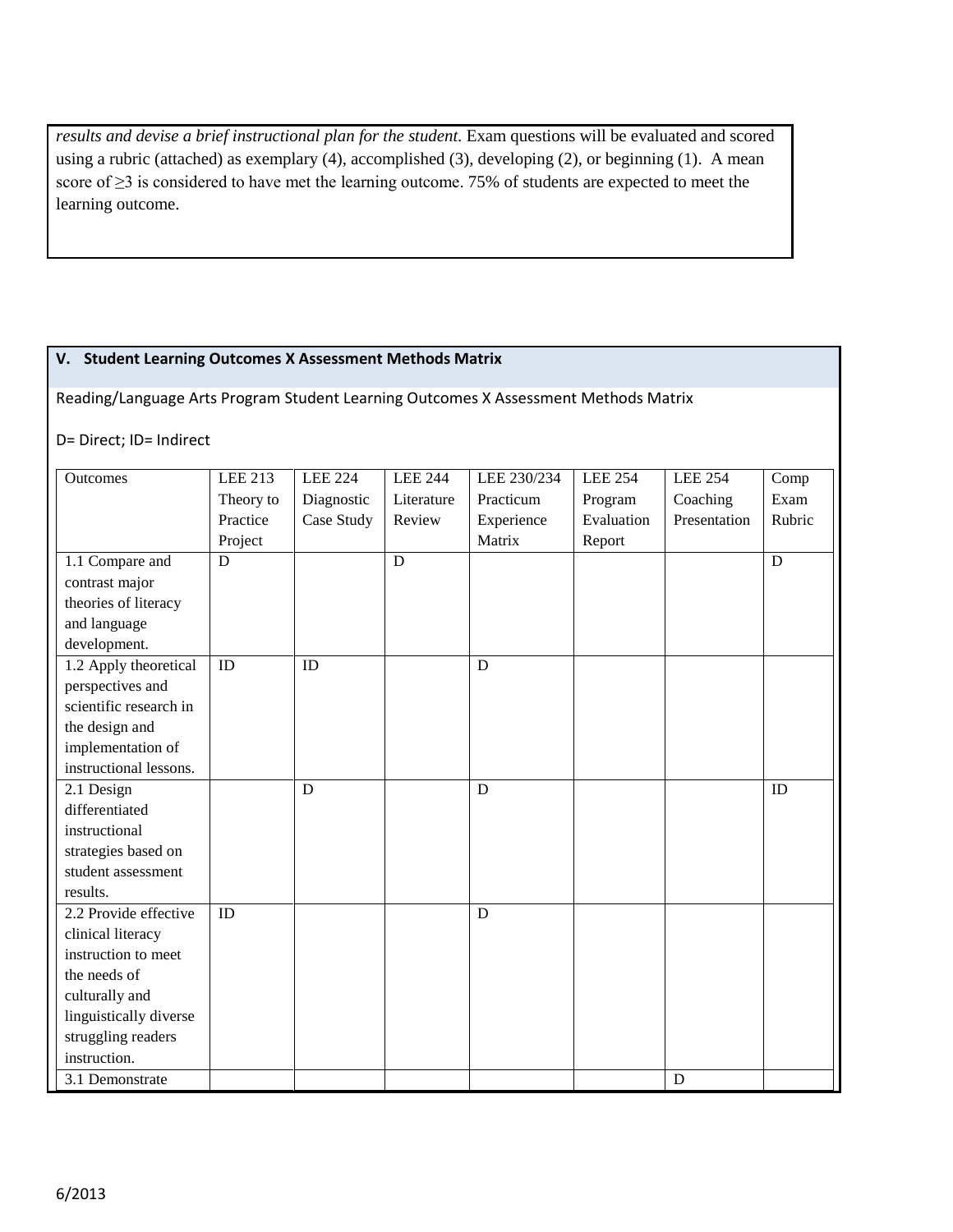| effective collegial<br>mentoring in literacy<br>instruction. |  |  |  |  |
|--------------------------------------------------------------|--|--|--|--|
| 3.2 Evaluate school-                                         |  |  |  |  |
| wide and/or district-                                        |  |  |  |  |
| wide literacy                                                |  |  |  |  |
| program initiatives.                                         |  |  |  |  |

|                   | VI. Timeline for Implementation of Assessment Methods and Summary Evaluations |  |  |  |  |  |
|-------------------|-------------------------------------------------------------------------------|--|--|--|--|--|
| Year 2013 to 2014 |                                                                               |  |  |  |  |  |
| Method 1.         | Theory to Practice Project                                                    |  |  |  |  |  |
| Method 2.         | Diagnostic Case Study                                                         |  |  |  |  |  |
| Method 3.         | Comprehensive Exam                                                            |  |  |  |  |  |
| Year 2014 to 2015 |                                                                               |  |  |  |  |  |
| Method 1.         | Theory to Practice Project                                                    |  |  |  |  |  |
| Method 2.         | Diagnostic Case Study                                                         |  |  |  |  |  |
| Method 3.         | Literature Review                                                             |  |  |  |  |  |
| Method 4.         | Practicum Experience Matrix                                                   |  |  |  |  |  |
| Method 5.         | Comprehensive Exam                                                            |  |  |  |  |  |
| Year 2015 to 2016 |                                                                               |  |  |  |  |  |
| Method 1.         | Theory to Practice Project                                                    |  |  |  |  |  |
| Method 2.         | Diagnostic Case Study                                                         |  |  |  |  |  |
| Method 3.         | Practicum Experience Matrix                                                   |  |  |  |  |  |
| Method 4.         | <b>Program Evaluation Report</b>                                              |  |  |  |  |  |
| Method 5.         | <b>Coaching Presentations</b>                                                 |  |  |  |  |  |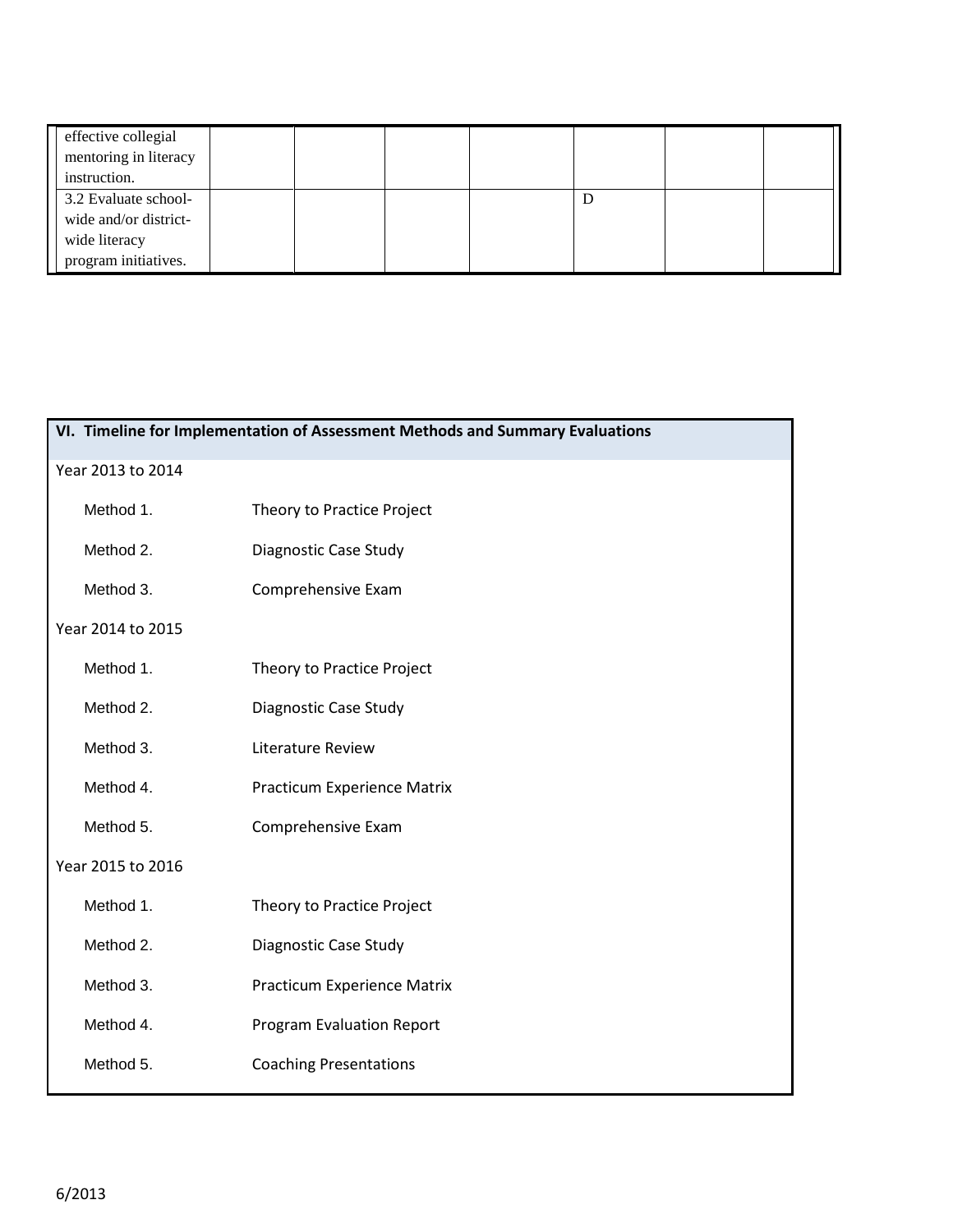Method 6. Comprehensive Exam

Method 7. Alumni Survey

## **VII. Process for Closing the Loop**

The Program Coordinator will be responsible for coordinating the collection of assessment data with the assistance of program faculty each semester. The Program Coordinator will be responsible for summarizing the data each semester. Near the end of each spring semester, a program meeting will be dedicated to reviewing assessment results, determining what changes, if any, the results suggest, and adjusting the next year's assessment activities as needed. The minutes of this meeting will provide the basis for the department chair's annual report on assessment activities.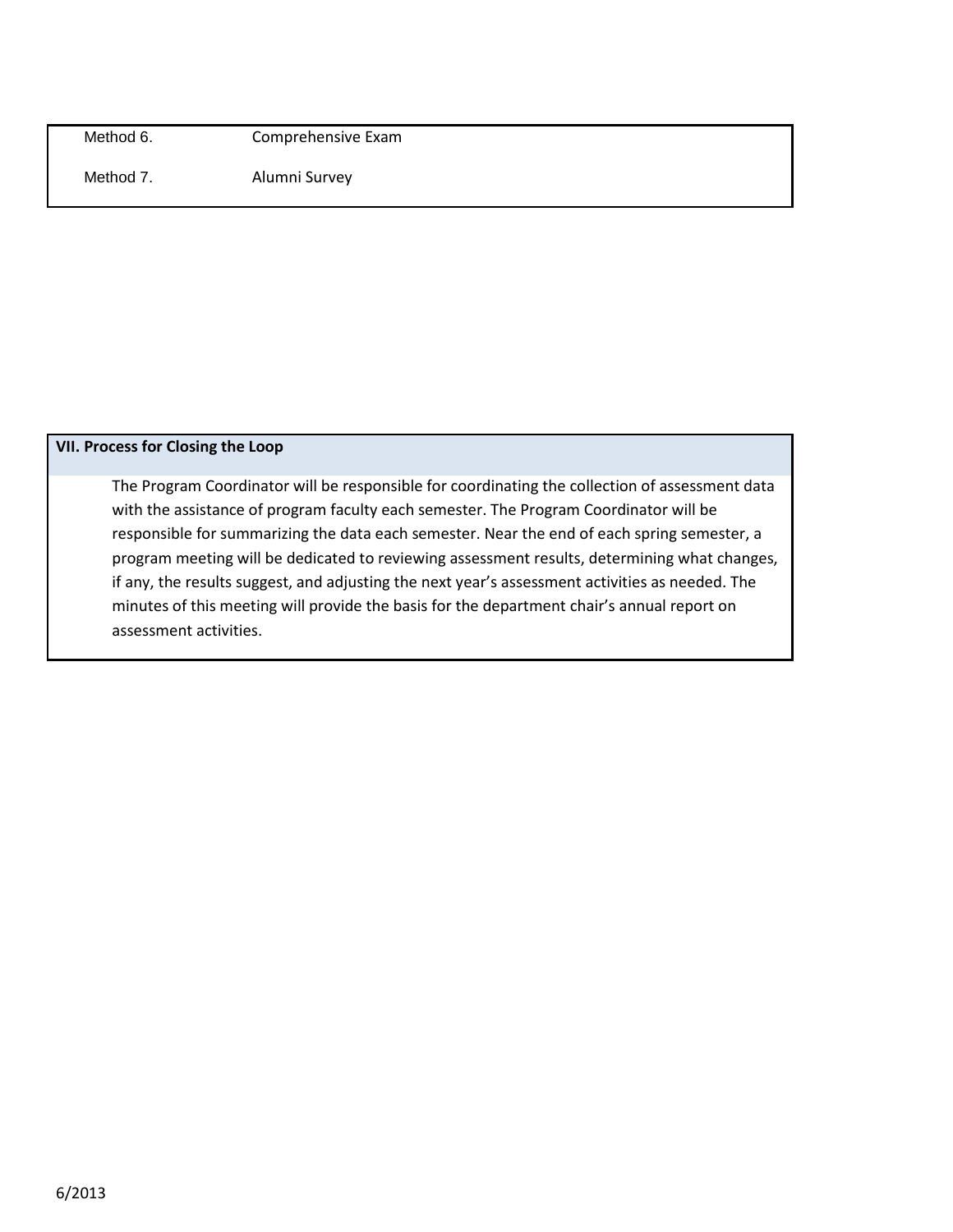#### APPENDICES

- 1. Appendix 1- LEE 278 Theory to Practice Project Scoring Rubric
- 2. Appendix 2- LEE 224 Case Study Rubric
- 3. Appendix 3- LEE 244 Literature Review Wiki Rubric
- 4. Appendix 4- Practicum Experiences Matrix
- 5. Appendix 5- LEE 254 Program Evaluation Rubric
- 6. Appendix 6- LEE 254 Coaching Presentation Rubric
- 7. Appendix 7- Comprehensive Exam Rubric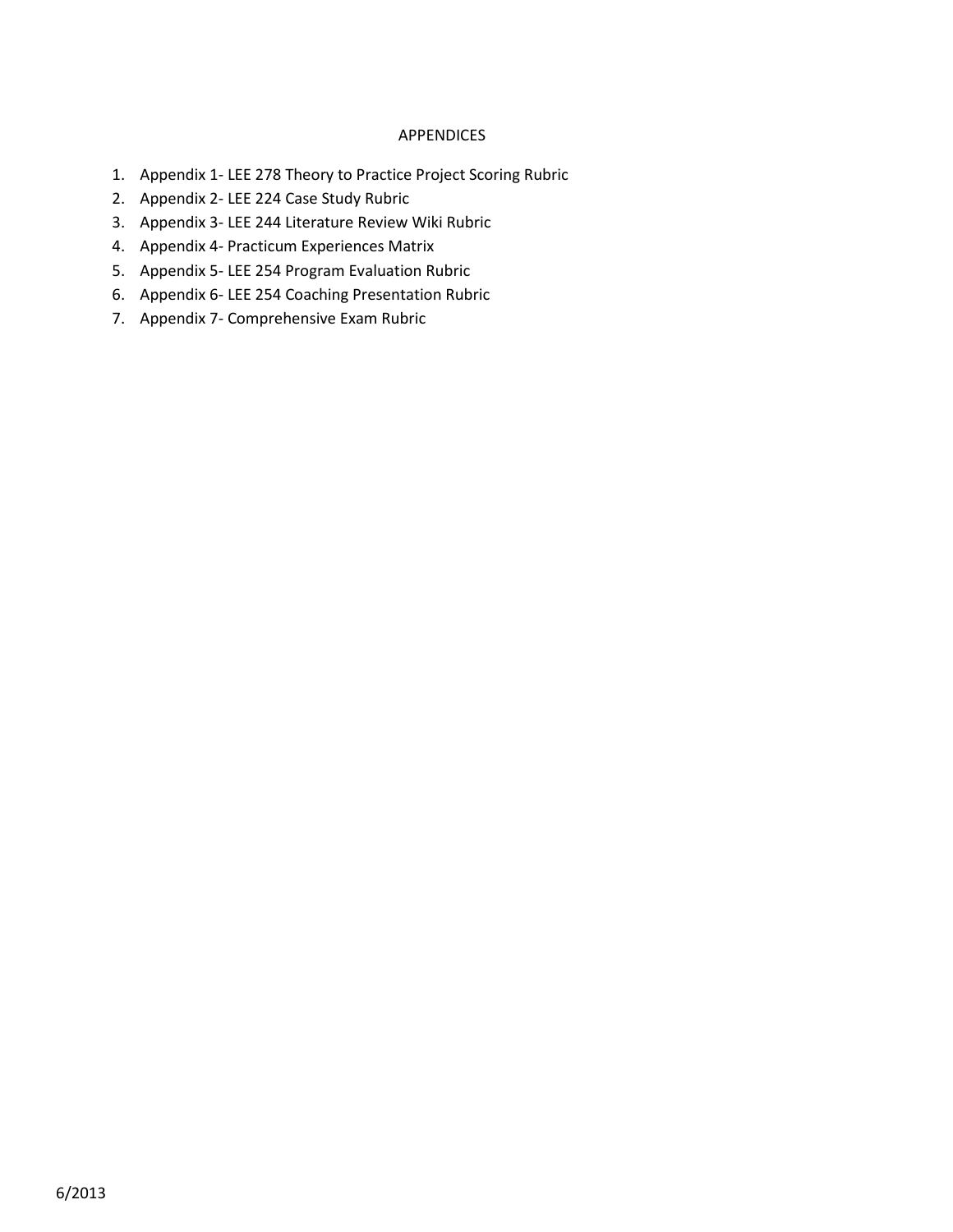| <b>CRITERIA</b>     | <b>EXCEEDS EXPECTATIONS</b>               | <b>MEETS BASIC</b>             | <b>NEEDS IMPROVEMENT:</b>           |
|---------------------|-------------------------------------------|--------------------------------|-------------------------------------|
|                     | (90-100% total)                           | <b>EXPECTATIONS</b>            | (Below 80% total)                   |
|                     |                                           | (80-89% total)                 |                                     |
| FORMAT:             | Well-organized, with few                  | Well organized, some           | Not well organized, unclear in      |
|                     | mechanical/grammatical errors, in APA     | mechanical and                 | places.                             |
| 10 points           | format with references and student        | grammatical errors that        |                                     |
| possible            | samples.                                  | affect clarity.                |                                     |
|                     | 9-10 points                               | 7-8 points                     | 0-6 points                          |
| <b>REACHING</b>     | Effectively integrates different modes    | <b>Experiences and lessons</b> | Little to no evidence of            |
| <b>DIVERSE</b>      | of communication and expression           | include some                   | integrating language and visual     |
| LEARNERS:           | through language arts and visual and      | integration of language        | and performing arts, teaching       |
|                     | performing arts to reach multiple ways    | arts and visual and            | and learning experiences            |
| 25 points           | of learning and meaning-making for        | performing arts to meet        | stratified toward one learning      |
| possible            | diverse learners (EL, different learning  | diverse learners and           | style or language mode.             |
|                     | styles). Opportunities for creativity,    | learning styles. Some          |                                     |
|                     | critical thought, and expression for all  | opportunities for              | 0-19 points                         |
|                     | students. 23-25 points                    | creativity and higher          |                                     |
|                     |                                           | order thinking.                |                                     |
|                     |                                           | 20-22 points                   |                                     |
| APPLIED             | Theoretical framework is applied          | Some evidence of               | Little to no evidence of            |
| THEORY:             | effectively and shapes the teaching and   | theoretical framework,         | theoretical framework for           |
|                     | learning activities and experiences.      | some connection to             | teaching and learning               |
| 25 points           | Conceptual understanding of relevant      | teaching and learning          | experiences.                        |
| possible            | theories is cited. 23-25 points           | experiences                    |                                     |
|                     |                                           | 20-22 points                   | 0-19 points                         |
| <b>PRAXIS</b>       | Three iterations of: 1. Teaching and on   | Some evidence of               | Superficial discussion about        |
|                     | going assessment of a lesson, 2.          | analytical reflection and      | lesson with little critical thought |
| 25 points           | Reflecting upon the students' learning    | ways to modify or              | and reflection upon teaching        |
| possible            | (e.g. conversations, readings, individual | improve one's practices.       | practices.                          |
|                     | thought,), 3. Ways to modify or           | 20-22 points                   |                                     |
|                     | improve teaching.                         |                                |                                     |
|                     | 23-25 points                              |                                | 0-19 points                         |
| <b>CLASS</b>        | Includes an outline for members of the    | Good discussion about          | No evidence of                      |
| <b>PRESENTATION</b> | audience. Effectively relates a           | the particulars of the         | preparation/organization. Does      |
|                     | description of the project, student       | project, includes              | not include a handout or student    |
| 15 points           | samples presented highlight different     | samples, could go              | samples. Superficial recapping      |
| possible            | learners/learning styles with a           | deeper into connecting         | of the project.                     |
|                     | discussion of how students responded      | theory and practice.           |                                     |
|                     | to the project and evidence of praxis.    | 11-12 points                   |                                     |
|                     | 13-15 points                              |                                | 0-10 points                         |

Appendix 1 LEE 213: THEORY TO PRACTICE PROJECT RUBRIC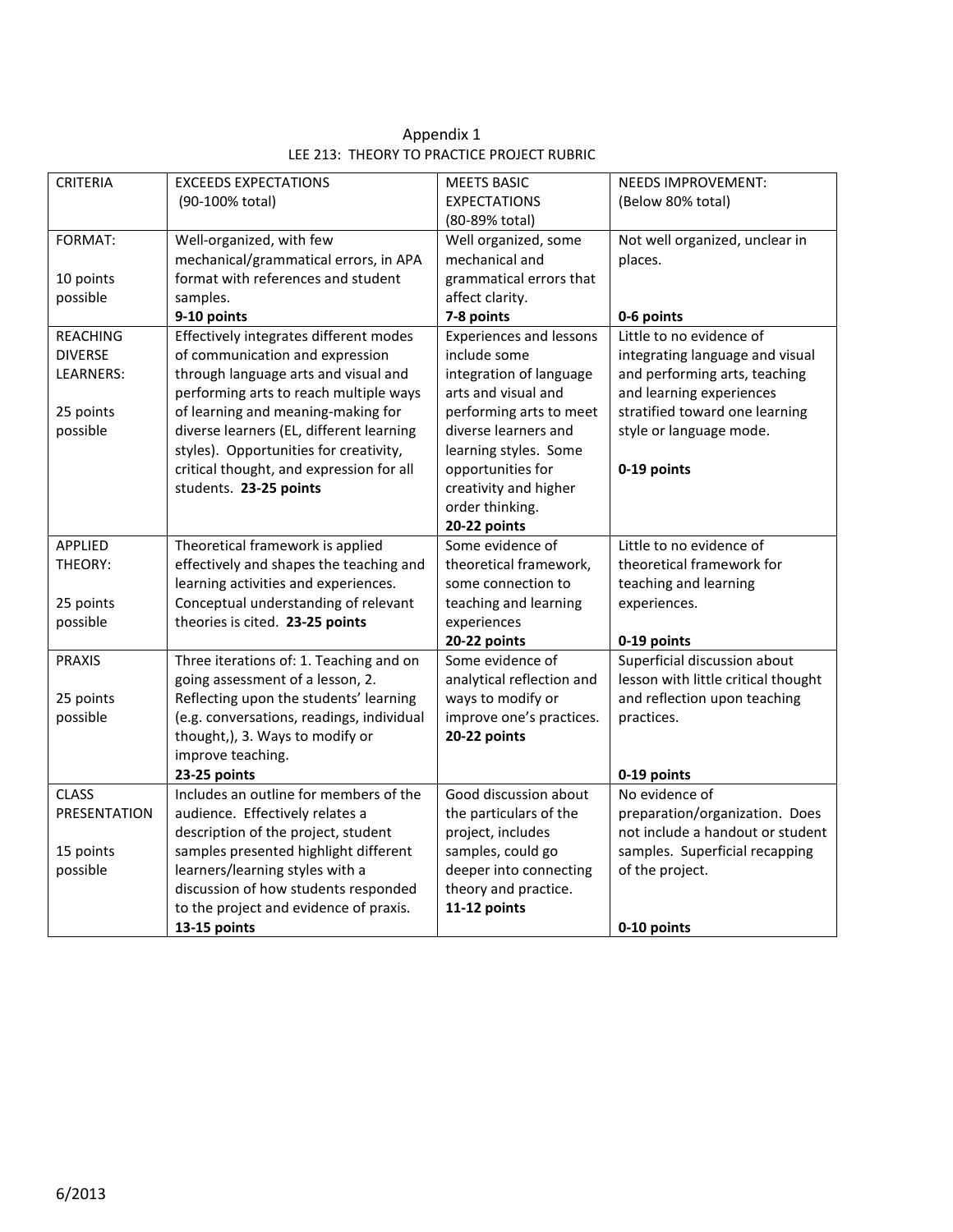## APPENDIX 2 LEE 224 CASE STUDY RUBRIC

| <b>Required Elements</b>                                                                                                                         | Point Range |
|--------------------------------------------------------------------------------------------------------------------------------------------------|-------------|
| RESULTS & ANALYSIS (2 pieces of data for each area)                                                                                              | 20          |
| <b>Student Literacy Dispositions</b>                                                                                                             |             |
| Print Skills                                                                                                                                     |             |
| Comprehension                                                                                                                                    |             |
| Vocabulary                                                                                                                                       |             |
| Writing                                                                                                                                          |             |
|                                                                                                                                                  |             |
| <b>SUMMARY OF STRENGTHS/NEEDS</b>                                                                                                                | 20          |
|                                                                                                                                                  |             |
| <b>INSTRUCTIONAL RECOMMENDATIONS</b>                                                                                                             | 50          |
| Provide 2 instructional activities teachers could use in the classroom for each area of need.                                                    |             |
| Be sure to explain the clear connection between your analysis of assessment results and your instructional<br>recommendations. WHY IT WILL HELP! |             |
| WRITING MECHANICS/REFERENCES                                                                                                                     | 10          |
| It is very important that your case study is professional looking to be credible.                                                                |             |
| Your case study should be neatly typed, proofread and spell checked.                                                                             |             |
|                                                                                                                                                  |             |

Total:\_\_\_/100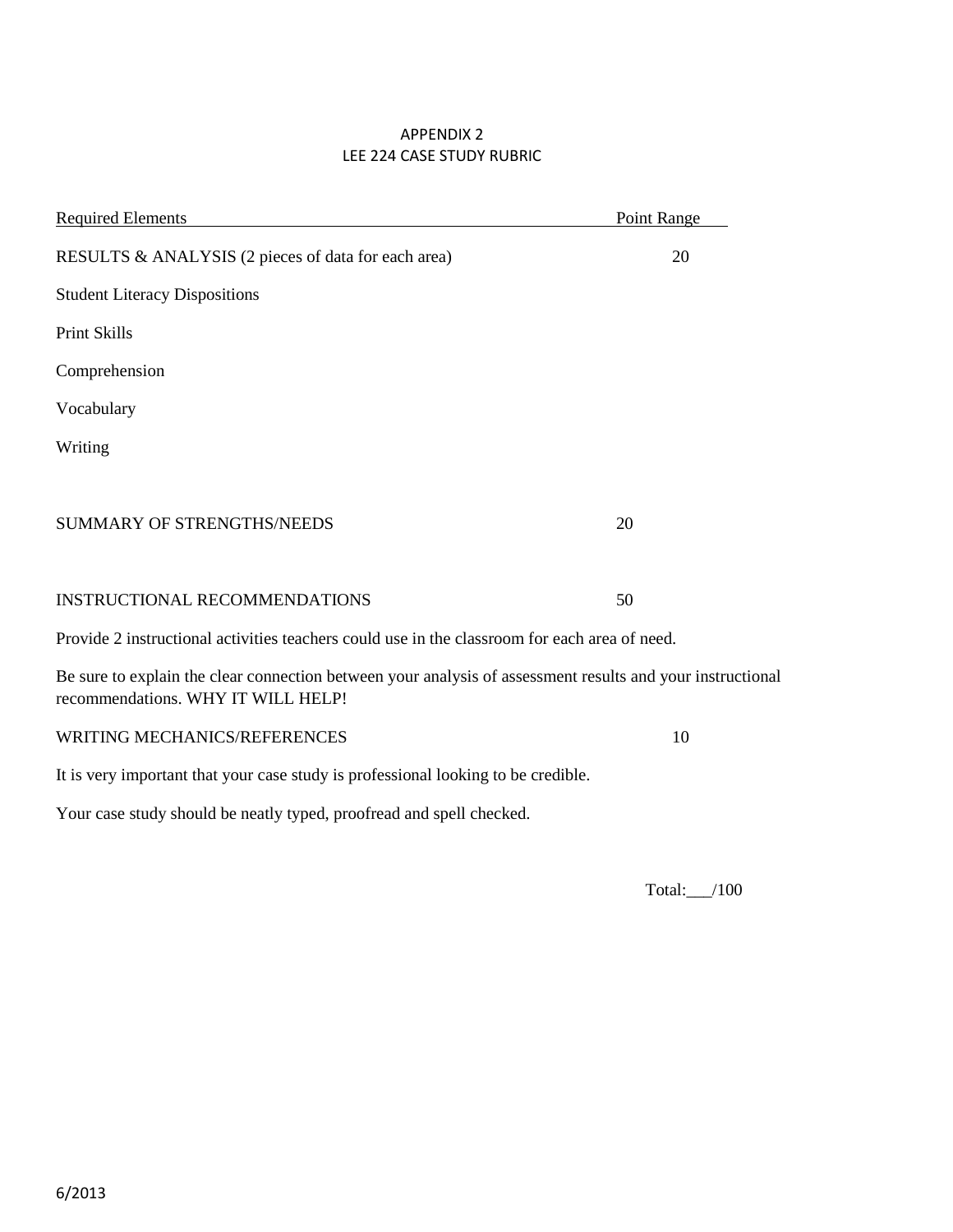## APPENDIX 3 LEE 244 LITERATURE REVIEW WIKI RUBRIC

| Wiki               | <b>Satisfactory</b>         | Good                          | <b>Craftsman</b>            |  |  |
|--------------------|-----------------------------|-------------------------------|-----------------------------|--|--|
|                    |                             |                               | (Excellent)                 |  |  |
|                    |                             | Points Possible up to         |                             |  |  |
| <b>Topics</b>      | <b>Covers 5 studies for</b> | <b>Covers 6 studies for</b>   | <b>Covers 7 studies for</b> |  |  |
| covered            | each of 4 topics            | each of 5 topics              | each of 5 topics            |  |  |
|                    | including Emergent          | including Emergent            | including Emergent          |  |  |
|                    | Literacy,                   | Literacy,                     | Literacy,                   |  |  |
|                    | Comprehension &             | Comprehension, &              | Comprehension, &            |  |  |
|                    | <b>English Language</b>     | <b>English Language</b>       | <b>English Language</b>     |  |  |
|                    | <b>Learners</b>             | <b>Learners</b>               | <b>Learners</b>             |  |  |
|                    | 30 points                   | 35 points                     | 40 points                   |  |  |
| <b>Summary</b>     | <b>Summary tells too</b>    | <b>Summary tells a little</b> | <b>Summary provides</b>     |  |  |
|                    | much or not enough          | about the context             | sufficient amounts of       |  |  |
|                    | about the context           | (students) & methods,         | context (students) &        |  |  |
|                    | (students) $\&$             | and summarizes                | methods and                 |  |  |
|                    | methods, and                | conclusions and               | summarizes conclusions      |  |  |
|                    | provides somewhat           | implications                  | and implications clearly    |  |  |
|                    | clear conclusions           |                               |                             |  |  |
|                    | 25 points                   | 27 points                     | 30 points                   |  |  |
| <b>APA</b>         | 10 errors                   | 5 errors                      | 2 errors                    |  |  |
|                    | 5 points                    | 7 points                      | 10 points                   |  |  |
| <b>Attractive</b>  | Nice but a bit plain        | <b>Changed parts of the</b>   | Lots of changes and wiki    |  |  |
|                    |                             | standard format               | looks very attractive       |  |  |
|                    | 6 points                    | 8 points                      | 10 points                   |  |  |
| Members &          | No members or               | One or two members            | 3 or more members           |  |  |
| <b>Discussions</b> | discussions                 | and 5 ideas discussed         | (some outside of class), 7  |  |  |
|                    |                             |                               | discussion posts & other    |  |  |
|                    | 7 points                    | 9 points                      | features such as widgets    |  |  |
|                    |                             |                               | 10 points                   |  |  |
| <b>Total Score</b> |                             |                               | 100                         |  |  |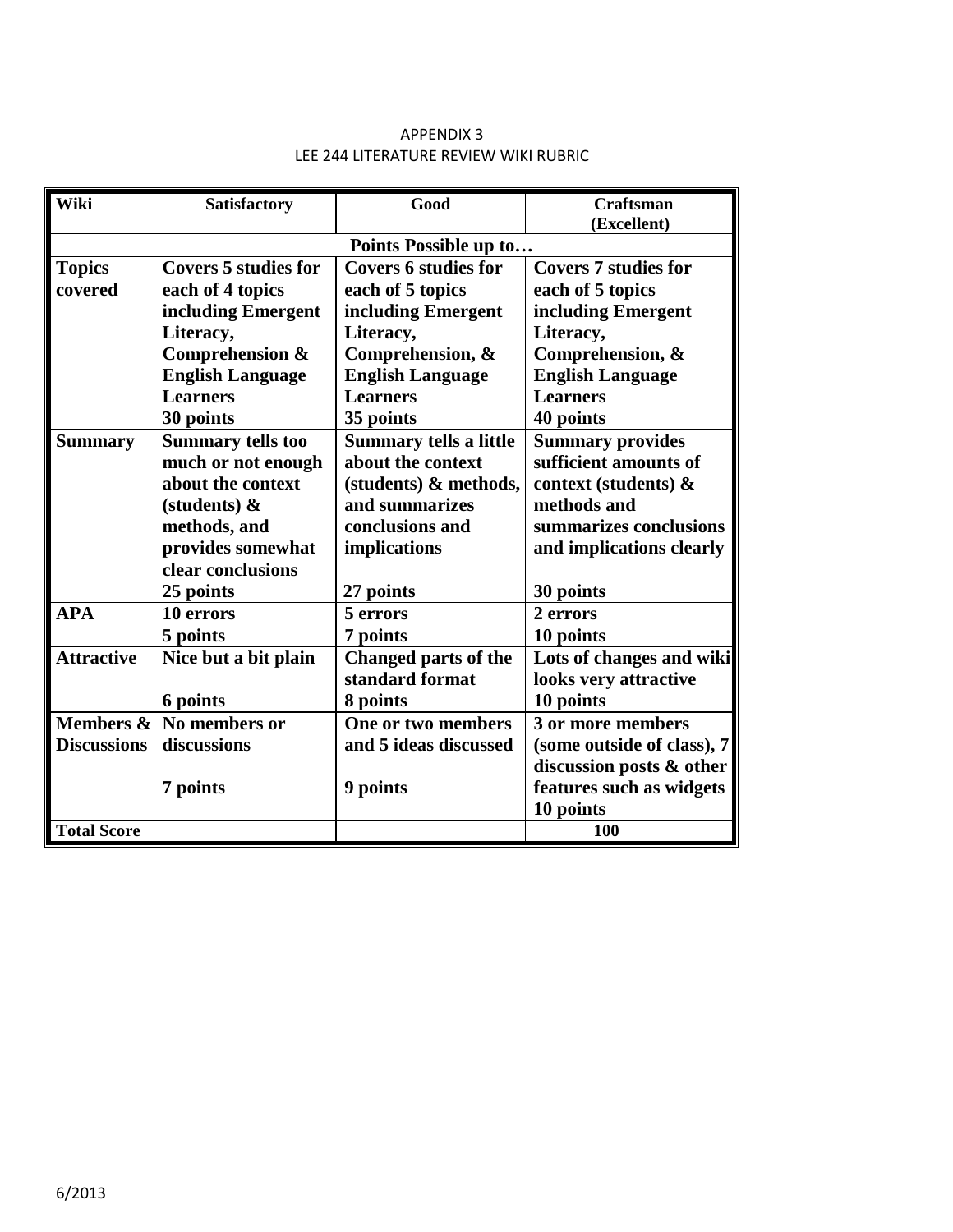#### APPENDIX 4 PRACTICUM EXPERIENCE MATRIX

#### **Matrix** of **experiences for practicum and field classes LEE 230/LEE 234**

**These courses involve individualized programs** of **planned experiences in reading instruction at the Kremen School of Education and Human**  Development clinic sites and at school sites. Activities shall be varied, intensive and extensive, and shall include organization and modification of existing **programs or development of new curriculum in conjunction with school personnel.**

| <b>Objectives</b>                                                                                                                   | Minimum Criteria                                                                                                                   | <b>Learner's Responsibility</b>                                      | <b>Verified by</b><br>(initials) | <b>Date</b> |
|-------------------------------------------------------------------------------------------------------------------------------------|------------------------------------------------------------------------------------------------------------------------------------|----------------------------------------------------------------------|----------------------------------|-------------|
| The candidate shall:<br><b>Theoretical Background</b>                                                                               | The candidate shall:                                                                                                               | The candidate will:                                                  |                                  |             |
| . demonstrate knowledge of readi-<br>ness to learn and its relation to<br>specific reading strategies                               | assess readiness level and will provide<br>background as needed for each reading                                                   | prepare outline of strategy element<br>taught to group or individual |                                  |             |
| 2. demonstrate knowledge of the<br>linguistic patterns, including pho-<br>netics, morphology, and syntax                            | prepare five small lessons relating<br>linguistics to the teaching of reading<br>elements                                          | submit lesson plans and evaluation                                   |                                  |             |
| 3. show knowledge of methods for<br>teaching a group of children who<br>speak a form of language other<br>than English              | teach at least twelve improvement<br>lessons to a small group of learners<br>speaking non-standard English and standard<br>English | teach lessons for supervisor's<br>observation                        |                                  |             |
| 4. show knowledge of specific<br>socio-economic factors which<br>contribute to variation in the<br>learner's reading growth pattern | teach reading in at least two different<br>socio-economic areas                                                                    | note and report on daily work of<br>learners                         |                                  |             |
| 5. show knowledge of cultural<br>influences upon the process of<br>reading development                                              | teach reading to at least one ethnic<br>group which differs from his own                                                           | report on daily progress of learners                                 |                                  |             |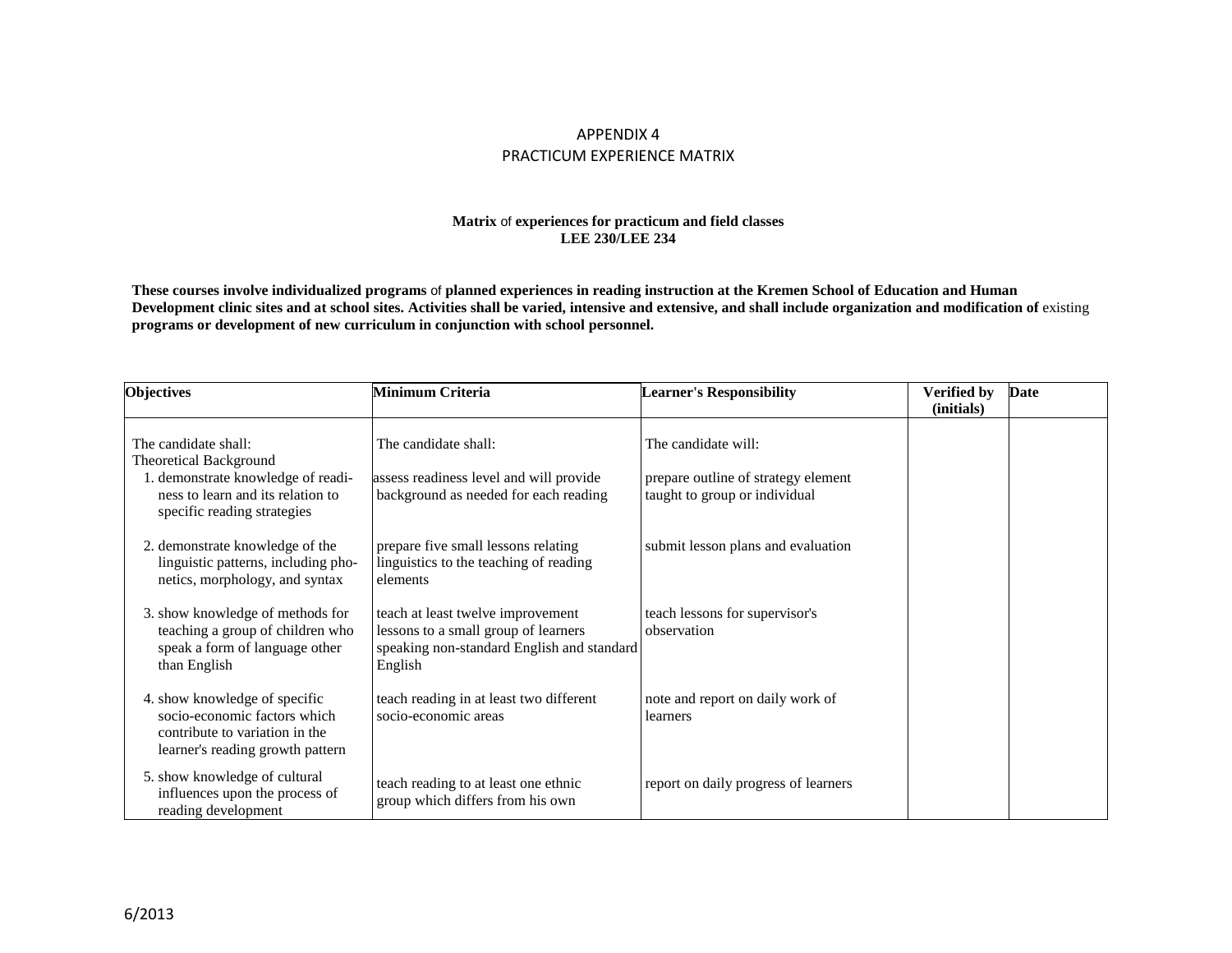| Objectives                                                                                                                                                                                                                         | <b>Minimum Criteria</b>                                                                          | <b>Learner's Responsibility</b>                                        | <b>Verified By</b><br>(initials) | <b>Date</b> |
|------------------------------------------------------------------------------------------------------------------------------------------------------------------------------------------------------------------------------------|--------------------------------------------------------------------------------------------------|------------------------------------------------------------------------|----------------------------------|-------------|
| The candidate shall                                                                                                                                                                                                                | The candidate shall:                                                                             | The candidate will:                                                    |                                  |             |
| Diagnosis and Referral<br>6. demonstrate knowledge to select,<br>administer, and interpret appro-<br>priate instruments to diagnose<br>various reading difficulties                                                                | administer two group diagnostic tests to<br>a small group and will interpret results             | submit written report of group needs                                   |                                  |             |
| 7. administer a standardized reading<br>survey test and show that he is<br>able to select reading skills<br>which need emphasis                                                                                                    | administer a standardized reading<br>survey test to a class and interpret the<br>results         | submit survey report                                                   |                                  |             |
| 8. demonstrate ability to refer stu-<br>dents to appropriate individuals<br>or agencies if their reading pro-<br>blems appear to be of such qua-<br>lity that they may not be resolved<br>through normal classroom pro-<br>cedures | survey a class as to reading<br>competencies and make referrals as<br>necessary for further help | teach lessons for supervisor's<br>observation referral recommendations |                                  |             |
| 9. demonstrate ability to report stu-<br>dent needs to parents or other<br>concerned individuals if the stu-<br>dent is to be referred to an out-<br>side individual or agency                                                     | confer with school site personnel and<br>parents regarding recommendations<br>made               | conduct the conference                                                 |                                  |             |
| <b>Instruments Measuring Reading</b><br>will show knowledge of both<br>individual and group test                                                                                                                                   |                                                                                                  |                                                                        |                                  |             |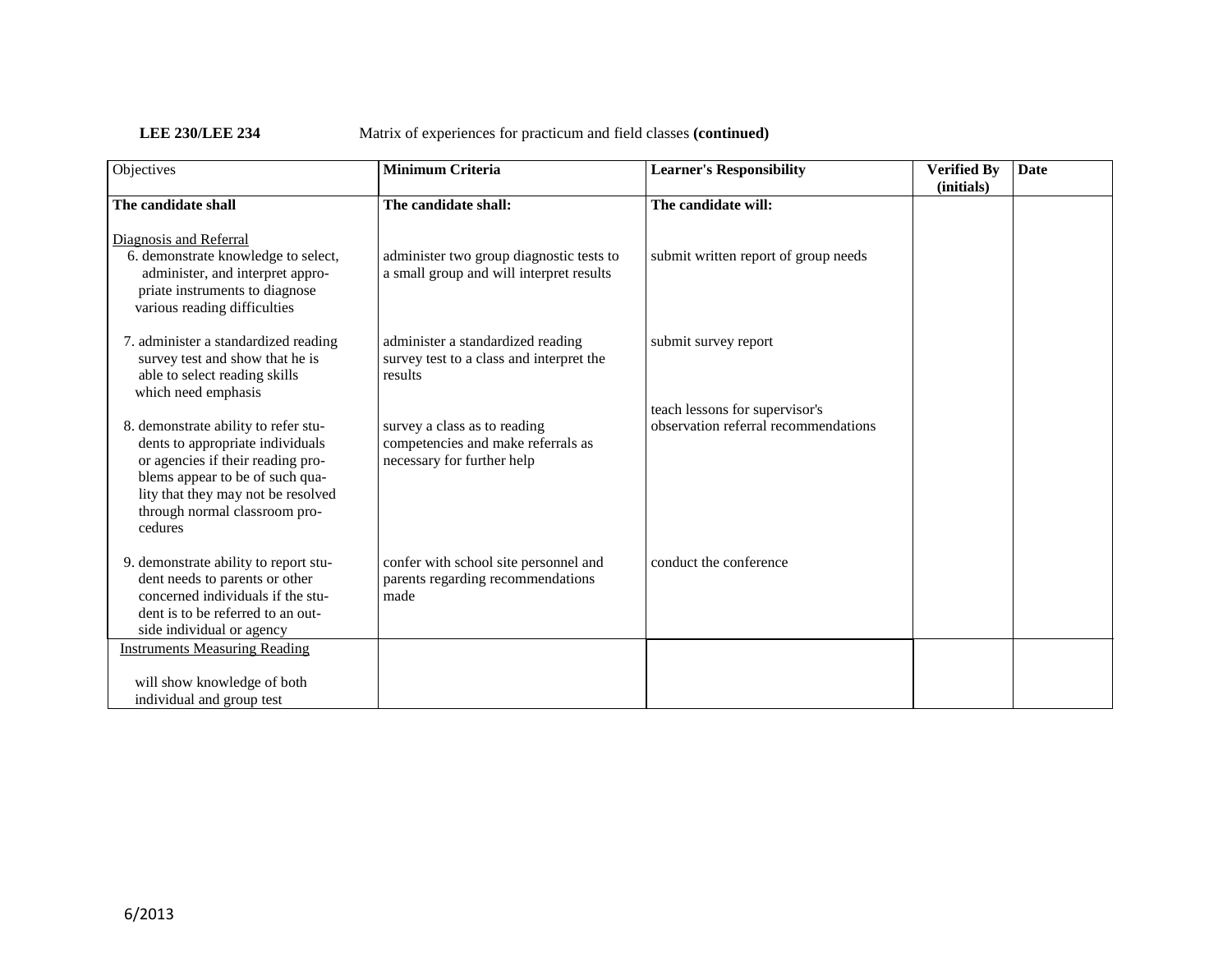| <b>Objectives</b>                                                                                                                                                                                                           | Minimum Criteria                                                                                                                                                                                                                  | <b>Learner's Responsibility</b>                                                                      | <b>Verified by</b><br>(initials) | Date |
|-----------------------------------------------------------------------------------------------------------------------------------------------------------------------------------------------------------------------------|-----------------------------------------------------------------------------------------------------------------------------------------------------------------------------------------------------------------------------------|------------------------------------------------------------------------------------------------------|----------------------------------|------|
| The candidate shall:                                                                                                                                                                                                        | The candidate shall:                                                                                                                                                                                                              | The candidate will:                                                                                  |                                  |      |
| 10. show his ability to construct such<br>tests as diagnostic and informal<br>inventories                                                                                                                                   | diagnose reading difficulties of at least<br>five individuals at different grade levels<br>in school; prepare an informal inventory<br>to assess reading level and a diagnostic<br>test to asses competency on one study<br>skill | submit the inventory and the test                                                                    |                                  |      |
| Prescription                                                                                                                                                                                                                |                                                                                                                                                                                                                                   |                                                                                                      |                                  |      |
| 11. demonstrate knowledge of<br>materials for the improvement of<br>specific reading difficulties and<br>the ability to use such knowledge<br>to correct the reading disabilities<br>of school children and young<br>people | select materials on word skills,<br>comprehension, and study skills to be<br>used for remediation of leamer<br>difficulties on at least three different<br>levels                                                                 | submit plans to supervisor                                                                           |                                  |      |
| 12. show understanding of programs<br>and techniques to use with child-<br>ren and young people who have<br>specific reading problems                                                                                       | provide remedial teaching for at least<br>six different learners                                                                                                                                                                  | report progress of learners as observed<br>through daily work, testing, and<br>supervisor's judgment |                                  |      |
| Selection. Use, and Evaluation of<br>Materials and Methods for Teaching                                                                                                                                                     |                                                                                                                                                                                                                                   |                                                                                                      |                                  |      |
| demonstrate knowledge of the<br>concepts of readiness and its<br>implications to the planning of<br>reading programs                                                                                                        |                                                                                                                                                                                                                                   |                                                                                                      |                                  |      |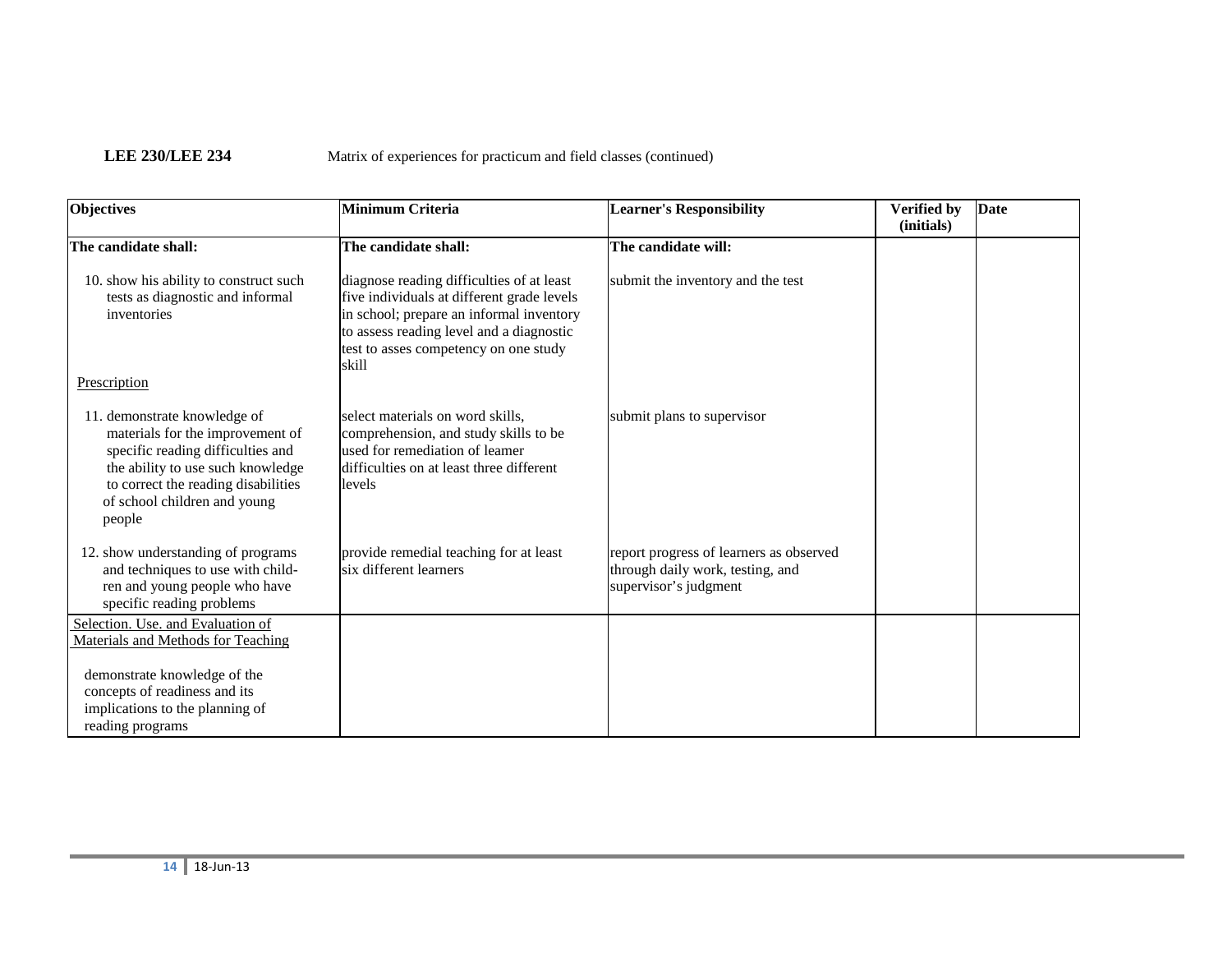| <b>Objectives</b>                                                                                                                                                                    | <b>Minimum Criteria</b>                                                                                                                                                                       | <b>Learner's Responsibility</b>                                        | Verified by<br>(initials) | <b>Date</b> |
|--------------------------------------------------------------------------------------------------------------------------------------------------------------------------------------|-----------------------------------------------------------------------------------------------------------------------------------------------------------------------------------------------|------------------------------------------------------------------------|---------------------------|-------------|
| The candidate shall:                                                                                                                                                                 | The candidate shall:                                                                                                                                                                          | The candidate will:                                                    |                           |             |
| 13. show ability to select strategies,<br>materials, and environmental<br>factors which incorporate readiness<br>influences upon reading behavior show<br>knowledge of ways to teach | form three small groups needing different<br>readiness and provide needed back-<br>ground                                                                                                     | prepare lesson plans                                                   |                           |             |
| show knowledge of ways to<br>teach word recognition skills                                                                                                                           |                                                                                                                                                                                               |                                                                        |                           |             |
| show knowledge of ways to<br>evaluate lessons in word recognition                                                                                                                    |                                                                                                                                                                                               |                                                                        |                           |             |
| 14 show ways of selecting and<br>evaluating materials with which<br>to teach word recognition                                                                                        | prepare and teach small group lessons<br>on at least two elements of phonetic<br>analysis, two elements of structural<br>analysis, and two ways of expanding<br>sight vocabulary              | prepare lesson plans and teach and<br>evaluate lessons                 |                           |             |
| 15 show knowledge of ways to<br>teach and evaluate lessons in<br>comprehension of skills and<br>critical reading                                                                     | prepare and teach to a small group three<br>lessons on recognition of main idea in<br>paragraphs, three on reading for<br>inference, and three on differentiating<br>between fact and opinion | prepare lesson plans and teach lessons<br>for supervisor's observation |                           |             |
| demonstrate ways in which to<br>help students select purposes for<br>reading                                                                                                         |                                                                                                                                                                                               |                                                                        |                           |             |
|                                                                                                                                                                                      |                                                                                                                                                                                               |                                                                        |                           |             |
|                                                                                                                                                                                      |                                                                                                                                                                                               |                                                                        |                           |             |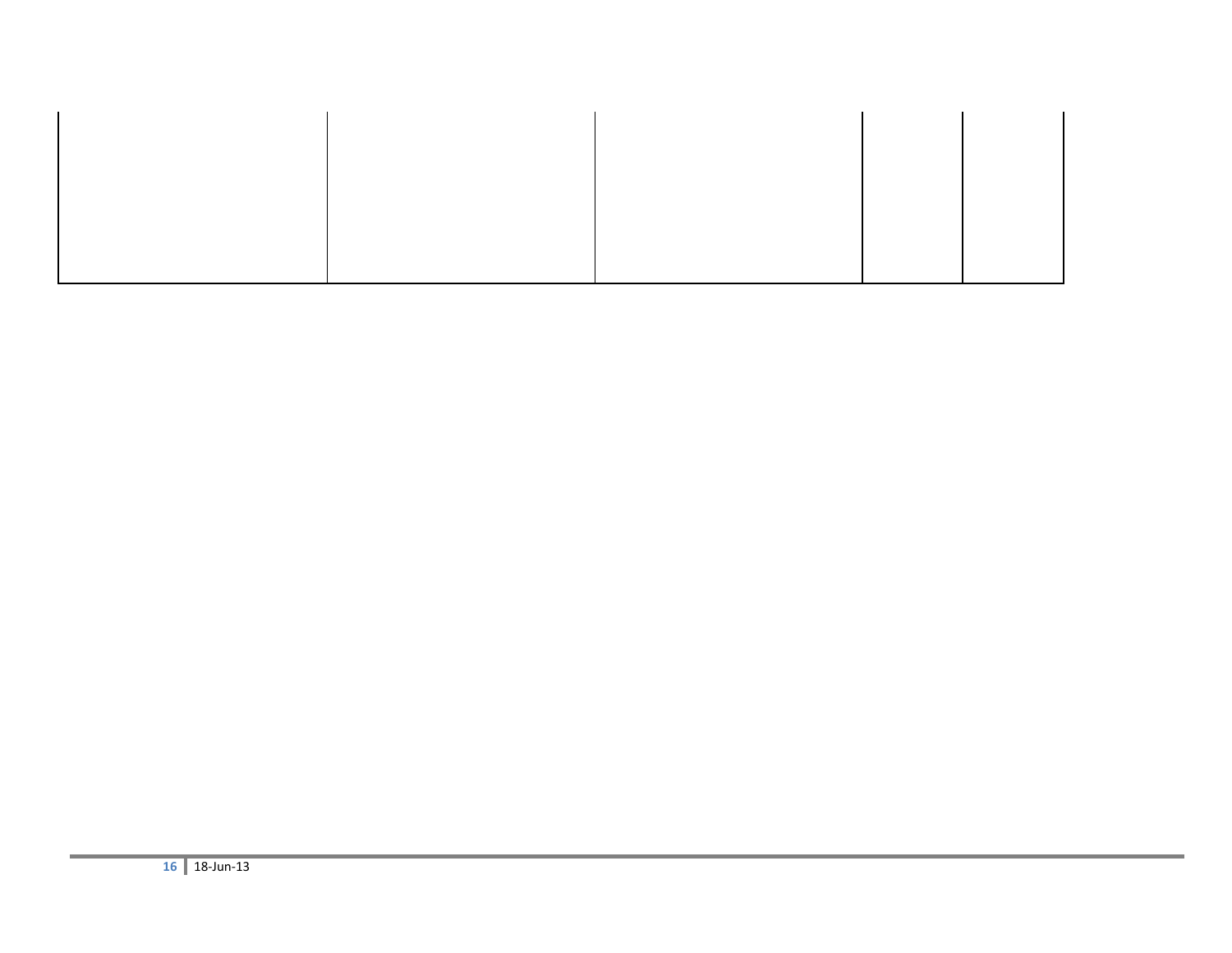| <b>Objectives</b>                                                                                                             | <b>Minimum Criteria</b>                                                                                                                                                                                   | <b>Learner's Responsibility</b>                                        | <b>Verified by</b><br>(initials) | Date |
|-------------------------------------------------------------------------------------------------------------------------------|-----------------------------------------------------------------------------------------------------------------------------------------------------------------------------------------------------------|------------------------------------------------------------------------|----------------------------------|------|
| The candidate shall:                                                                                                          | The candidate shall:                                                                                                                                                                                      | The candidate will:                                                    |                                  |      |
| 16. demonstrate ways to approach<br>reading for different reasons and<br>with different rates of reading                      | Select content area materials of three<br>different types and teach a group of<br>learners to set purposes for reading and<br>then to select an appropriate rate of<br>comprehension to meet each purpose | outline strategy                                                       |                                  |      |
| 17. demonstrate knowledge and<br>abilities related to students<br>competencies in study skills                                | prepare and teach a series of at least<br>five lessons each on outlining, note-<br>taking, and summarization to a content<br>area class                                                                   | prepare lesson plans and teach lessons<br>for supervisor's observation |                                  |      |
| 18. show how he can increase<br>students' competencies in<br>location skills                                                  | prepare and teach two lessons on cross<br>reference in indexes and three on use of<br>library card catalog to find specific<br>information                                                                | prepare lesson plans                                                   |                                  |      |
| supply interest and motivation<br>for the students through his<br>personal interest and knowledge                             |                                                                                                                                                                                                           |                                                                        |                                  |      |
| 19. show his ability to motivate<br>students to increase their reading<br>limits, both in reading levels and<br>subject areas | devise three techniques to motivate an<br>entire class, three for a small group, and<br>three for individual learners                                                                                     | outline strategy and discuss with peers                                |                                  |      |
| 20. demonstrate his ability to books<br>in terms of quality of content<br>learner and style of writing                        | discuss and critique at least five books<br>critique of different types for a class of                                                                                                                    | participate in discussion                                              |                                  |      |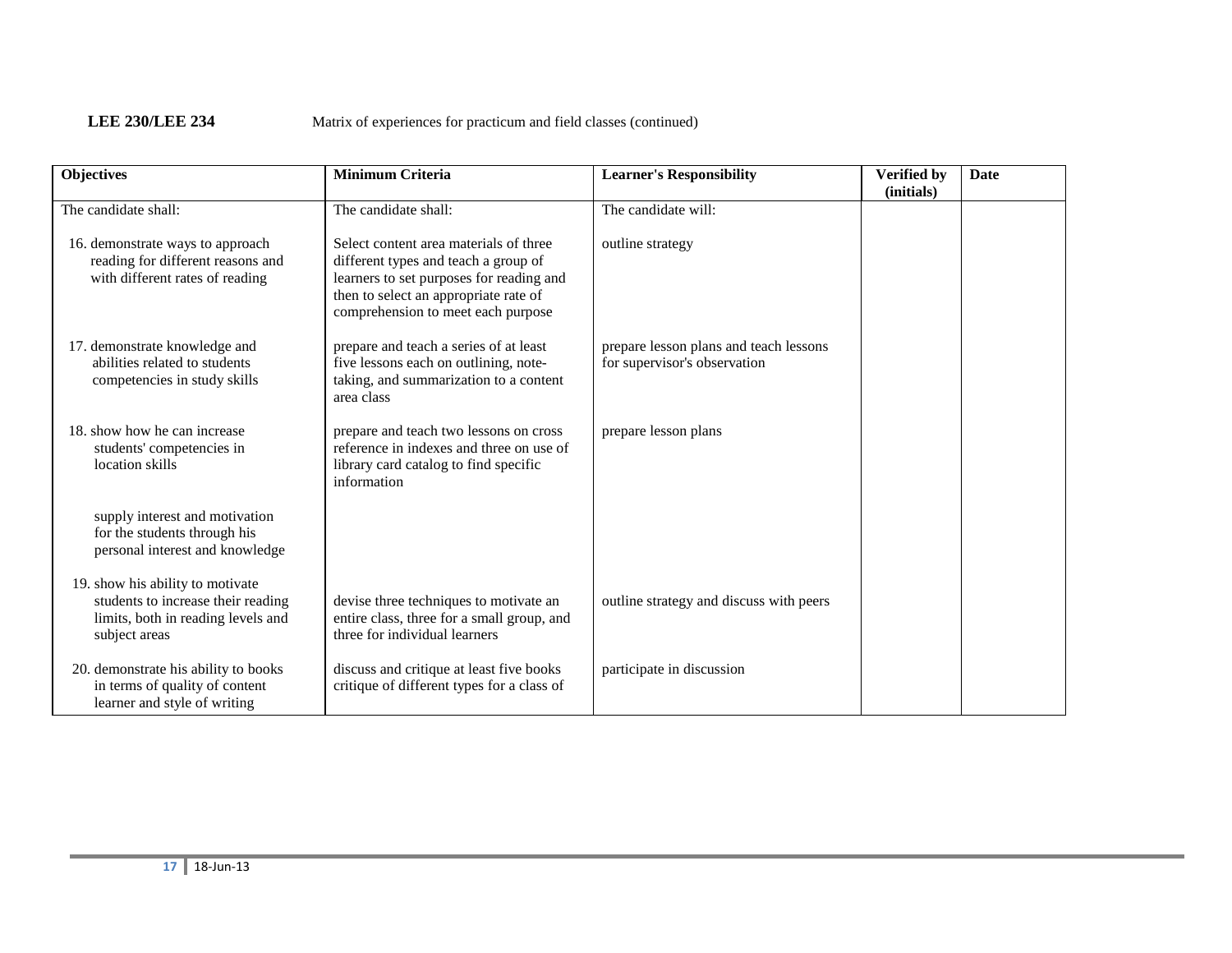| <b>Objectives</b>                                                                                                        | <b>Minimum Criteria</b>                                                                                                                  | <b>Learner's Responsibility</b>               | <b>Verified By</b><br>(initials) | Date |
|--------------------------------------------------------------------------------------------------------------------------|------------------------------------------------------------------------------------------------------------------------------------------|-----------------------------------------------|----------------------------------|------|
| The candidate shall:                                                                                                     | The candidate shall-.                                                                                                                    | The candidate will:                           |                                  |      |
| 21, be able to recommend to students<br>books which have outstanding<br>quality in their content and style<br>of writing | prepare booklists recommending books<br>of outstanding quality in three different<br>areas appropriate for learners involved             | prepare booklists                             |                                  |      |
| 22. demonstrate his ability to read to<br>groups of children, peers, or<br>other groups in a pleasurable<br>manner       | read at least one fictional and one<br>non-fictional selection to a group                                                                | demonstrate oral reading techniques           |                                  |      |
| 23, be able to show others<br>significant ways in which they<br>can improve their oral reading                           | use tape recorder to demonstrate<br>methods and to make learners aware of<br>needs and of progress                                       | prepare the tapes and outlines of<br>strategy |                                  |      |
| <b>Locating and Using Professional</b><br>Literature in Reading:                                                         |                                                                                                                                          |                                               |                                  |      |
| 24. demonstrate knowledge of<br>materials which are appropriate<br>to the California Framework                           | read and become familiar with<br>California Framework in Reading and<br>Literature and will select appropriate<br>materials for students | Satisfy supervisors judgment                  |                                  |      |

## Verifiers

| 230 Professor Signature | Position | Date |  |
|-------------------------|----------|------|--|
| 234 Professor Signature | Position | Date |  |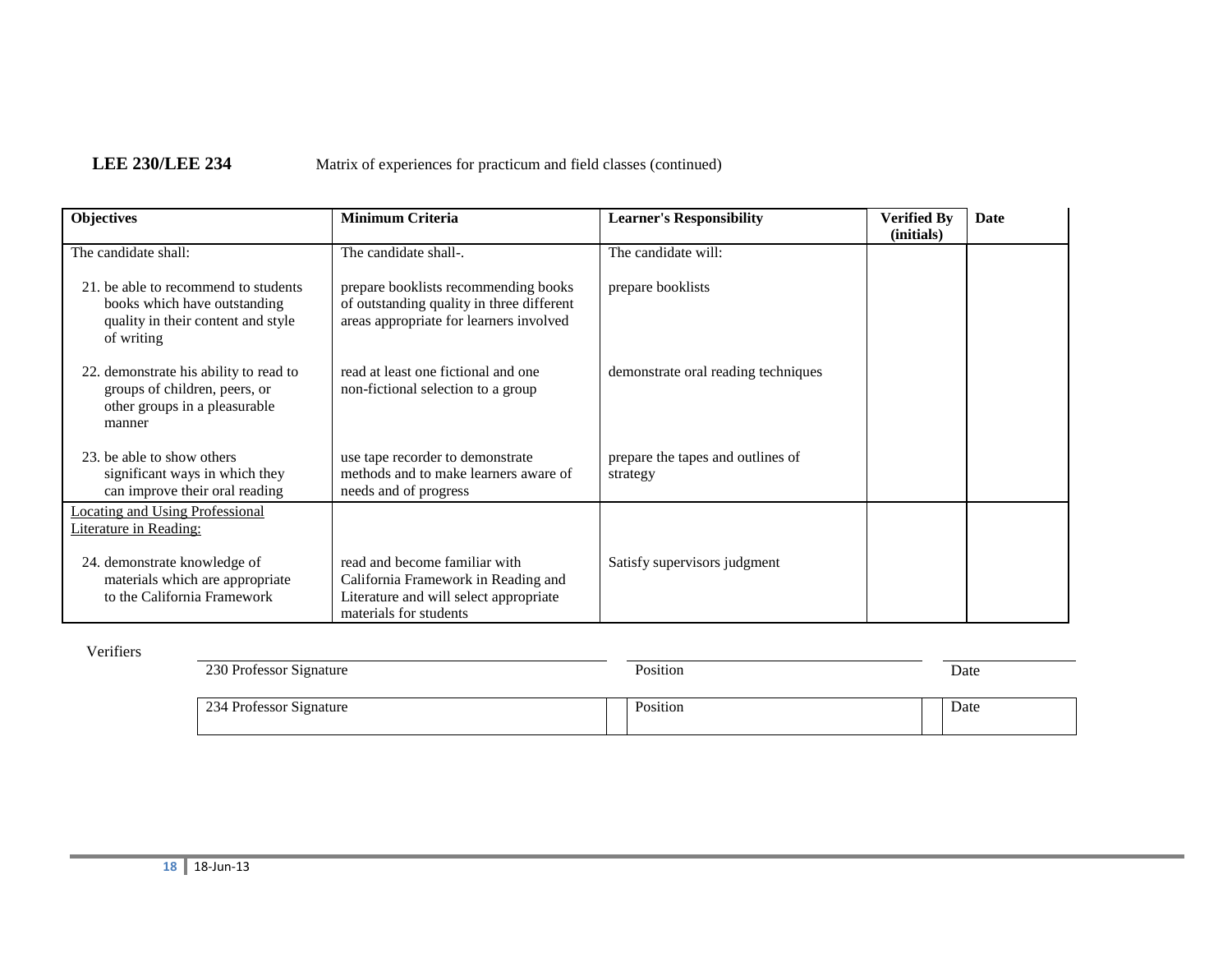## APPENDIX 5 LEE 254 PROGRAM EVALUATION REPORT RUBRIC

| LEE 254 PROGRAM EVALUATION REPORT RUBRIC                                                       |                                                                                                                                                                                                                                                        |                                                                                                                                                                                                                                                           |                                                                                                                                                                                                            |  |  |  |  |
|------------------------------------------------------------------------------------------------|--------------------------------------------------------------------------------------------------------------------------------------------------------------------------------------------------------------------------------------------------------|-----------------------------------------------------------------------------------------------------------------------------------------------------------------------------------------------------------------------------------------------------------|------------------------------------------------------------------------------------------------------------------------------------------------------------------------------------------------------------|--|--|--|--|
| Components                                                                                     | Fair 3 pts<br>Excellent 5 pts<br>Poor 1 pts                                                                                                                                                                                                            |                                                                                                                                                                                                                                                           |                                                                                                                                                                                                            |  |  |  |  |
| RTI (Interventions)/ Assessment Practices                                                      |                                                                                                                                                                                                                                                        |                                                                                                                                                                                                                                                           |                                                                                                                                                                                                            |  |  |  |  |
| <b>Tiers</b><br>How many levels?<br>What are they like?<br>When? Who<br>teaches?<br>Assessment | <b>All levels of</b><br>interventions listed and<br>thoroughly described.<br><b>Includes program</b><br>names, materials,<br>schedules, grouping, and<br>instructor qualifications.<br>3 tools used to measure                                         | All levels of interventions<br>listed, and most<br>thoroughly described<br>(classroom/ pull-out).<br><b>Description may not</b><br>include all key elements.<br>2-3 tools are listed, and                                                                 | Few levels of<br>interventions are<br>listed and<br>description lacks<br>many of the key<br>components.<br>Few tools are listed                                                                            |  |  |  |  |
| What tools? How<br>administered? How<br>analyzed? What<br>purpose?                             | student learning in<br>various grade levels are<br>presented and<br>thoroughly described.<br><b>Includes how tools are</b><br>used for placement,<br>monitoring, and<br>transition out of<br>programs.                                                 | most are thoroughly<br>described. Description<br>may not include all key<br>elements: placement,<br>monitoring, transition.                                                                                                                               | and descriptions<br>lack many of the<br>key components.                                                                                                                                                    |  |  |  |  |
| <b>Achievement Data</b>                                                                        | Data from at least 3<br>tools used to measure<br>student learning in<br>various grade levels are<br>presented and results<br>are clearly and<br>accurately interpreted.                                                                                | Data from at least 2 tools<br>used to measure student<br>learning in various grade<br>levels are presented, but<br>results may be unclearly<br>or inaccurately<br>interpreted.                                                                            | Data from only 1<br>tool are presented,<br>and results may be<br>unclearly or<br>inaccurately<br>interpreted.                                                                                              |  |  |  |  |
| <b>RTI Analysis</b>                                                                            | <b>Clearly written and</b><br>accurately reflects data<br>provided. Thoroughly<br>synthesizes strengths<br>and weaknesses of all<br>components. Supported<br>by at least 2 APA cited<br>references to current<br>research.                             | Analysis is clearly written<br>and accurately reflects<br>data provided.<br><b>Strengths/weaknesses are</b><br>not clearly synthesized<br>across all components.<br>Analysis is supported by at<br>least 1 APA cited<br>reference to current<br>research. | Not clearly written;<br>does not accurately<br>reflect data<br>provided.<br><b>Strengths/weakness</b><br>es not clearly<br>synthesized across<br>all components. No<br>references to<br>current research.  |  |  |  |  |
| <b>Literacy Instruction</b>                                                                    |                                                                                                                                                                                                                                                        |                                                                                                                                                                                                                                                           |                                                                                                                                                                                                            |  |  |  |  |
| Activities/Groups<br>(e.g., teacher read<br>aloud, small group,<br>whole class)                | <b>Quantitative and</b><br><b>Qualitative data are</b><br>presented from<br>interviews, observations<br>and surveys across<br>grade levels. Types and<br>frequency of<br>instructional activities<br>and grouping structures<br>are clearly described. | <b>Quantitative and</b><br>Qualitative data are<br>presented from interviews,<br>observations and surveys<br>across grade levels. Types<br>and frequency of<br>instructional activities and<br>grouping structures are<br>vaguely described.              | Report does not<br>include both<br><b>Quantitative and</b><br>Qualitative data.<br><b>Types and</b><br>frequency of<br>instructional<br>activities and<br>grouping structures<br>are vaguely<br>described. |  |  |  |  |
| Reading<br>Components<br>(e.g., Vocabulary<br>comprehension,                                   | <b>Quantitative and</b><br>Qualitative data are<br>presented. Types and<br>frequency of reading<br>areas taught are clearly                                                                                                                            | <b>Quantitative and</b><br>Qualitative data are<br>presented from interviews,<br>observations and surveys<br>across grade levels. Types                                                                                                                   | Does not include<br>both Quantitative<br>and Qualitative<br>data. Types and<br>frequency of                                                                                                                |  |  |  |  |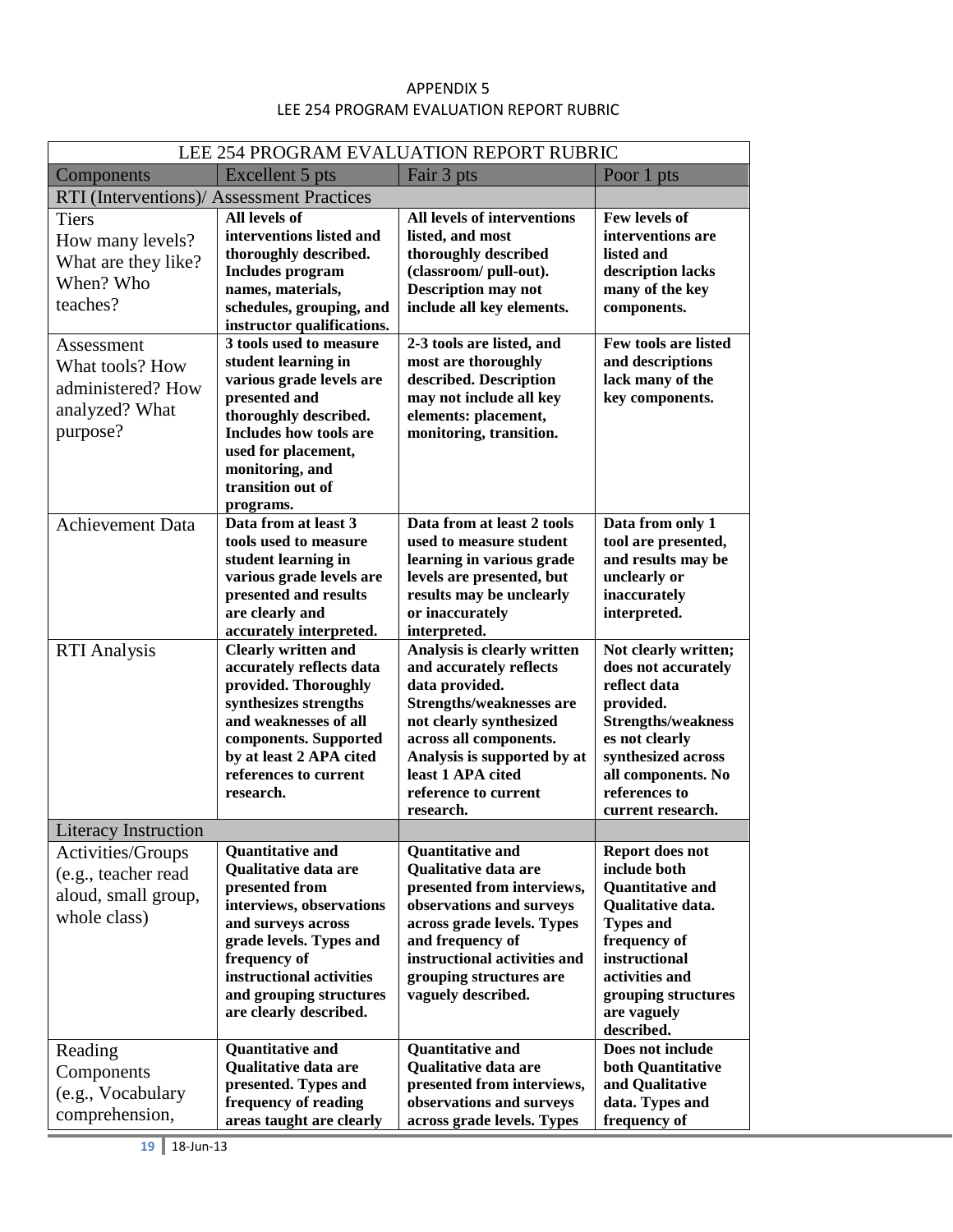| phonics)                       | described.                              | and frequency of reading                       | reading areas                           |  |
|--------------------------------|-----------------------------------------|------------------------------------------------|-----------------------------------------|--|
|                                |                                         | areas taught are vaguely<br>taught are vaguely |                                         |  |
|                                |                                         | described.<br>described.                       |                                         |  |
| <b>Writing Skills</b>          | <b>Quantitative and</b>                 | <b>Quantitative and</b>                        | Report does not                         |  |
| (Process,                      | Qualitative data are                    | Qualitative data are<br>include both           |                                         |  |
| Components)                    | presented from                          | presented from interviews,                     | <b>Ouantitative and</b>                 |  |
|                                | interviews, observations                | observations and surveys                       | Qualitative data.                       |  |
|                                | and surveys across                      | across grade levels. Types                     | <b>Types and</b>                        |  |
|                                | grade levels. Types and                 | and frequency of writing                       | frequency of writing<br>instruction are |  |
|                                | frequency of writing                    | instruction are vaguely                        |                                         |  |
|                                | instruction are clearly<br>described.   | described.                                     | vaguely described.                      |  |
| <b>Instruction Analysis</b>    | <b>Clearly written and</b>              | Analysis is clearly written                    | Not clearly written;                    |  |
|                                | accurately reflects data                | and accurately reflects                        | does not accurately                     |  |
|                                | provided. Thoroughly                    | data provided.                                 | reflect data                            |  |
|                                | synthesizes the                         | <b>Strengths/weaknesses are</b>                | provided.                               |  |
|                                | strengths/weaknesses of                 | not clearly synthesized                        | <b>Strengths/weakness</b>               |  |
|                                | all components. Analysis                | across all components.                         | es not synthesized                      |  |
|                                | is supported by at least 2              | Analysis is supported by at                    | across all                              |  |
|                                | APA cited references to                 | least 1 APA cited                              | components. No                          |  |
|                                | current research.                       | reference to current                           | references to                           |  |
|                                |                                         | research.                                      | current research.                       |  |
| <b>Instructional Materials</b> |                                         |                                                |                                         |  |
| Use of Materials               | <b>Quantitative and</b>                 | <b>Quantitative and</b>                        | Does not include                        |  |
| (texts, books,                 | <b>Oualitative data are</b>             | <b>Oualitative data are</b>                    | both Quantitative                       |  |
| workbooks, videos,             | presented. Types and                    | presented from interviews,                     | and Qualitative                         |  |
| websites)                      | frequency of use of                     | observations and surveys                       | data. Description                       |  |
|                                | instructional materials                 | across grade levels.                           | lacks components:                       |  |
|                                | clearly described.                      | <b>Description lacks key</b>                   | type of material,                       |  |
|                                | Includes: type of                       | components: type of                            | genre and                               |  |
|                                | material, genre,                        | material, genre,                               | use/purpose.                            |  |
|                                | use/purpose.<br><b>Quantitative and</b> | use/purpose.<br><b>Quantitative and</b>        | Does not include                        |  |
| Technology                     | <b>Qualitative data are</b>             | Qualitative data are                           | both Quantitative                       |  |
| <b>Resources</b>               | presented. Types and                    | presented from interviews,                     | and Qualitative                         |  |
|                                | frequency of use of                     | observations and surveys                       | data. Types and                         |  |
|                                | instructional technology                | across grade levels. Types                     | frequency of use of                     |  |
|                                | are clearly described.                  | and frequency of use of                        | instructional                           |  |
|                                | <b>Description includes</b>             | instructional technology                       | technology are                          |  |
|                                | type of material, genre                 | are described. Description                     | vaguely described,                      |  |
|                                | and use/purpose.                        | may lack key components:                       | <b>Description lacks</b>                |  |
|                                |                                         | type of material, genre                        | key components:                         |  |
|                                |                                         | and use/purpose.                               | type of material,                       |  |
|                                |                                         |                                                | genre and                               |  |
|                                |                                         |                                                | use/purpose.                            |  |
| Materials Analysis             | Analysis is clearly                     | Analysis is clearly written                    | Not clearly written;                    |  |
|                                | written and accurately                  | and accurately reflects                        | does not accurately                     |  |
|                                | reflects data provided.                 | data provided.                                 | reflect data                            |  |
|                                | <b>Analysis thoroughly</b>              | <b>Strengths/weaknesses are</b>                | provided.                               |  |
|                                | synthesizes the                         | not clearly synthesized                        | <b>Strengths/weakness</b>               |  |
|                                | strengths/weaknesses of                 | across all components.                         | es not identified.                      |  |
|                                | this area and is                        | Analysis is supported by at                    | Not supported by                        |  |
|                                | supported by at least 2                 | least 1 APA cited                              | references to                           |  |
|                                | APA cited references to                 | reference to current                           | current research.                       |  |
|                                | current research.                       | research.                                      |                                         |  |
| Recommendations Weighted x4    |                                         |                                                |                                         |  |
| <b>Program Elements</b>        | <b>Succinct and precise</b>             | <b>Summary synthesizes most</b>                | <b>Synthesis of</b>                     |  |
|                                | summary synthesizes                     | information from report                        | information to                          |  |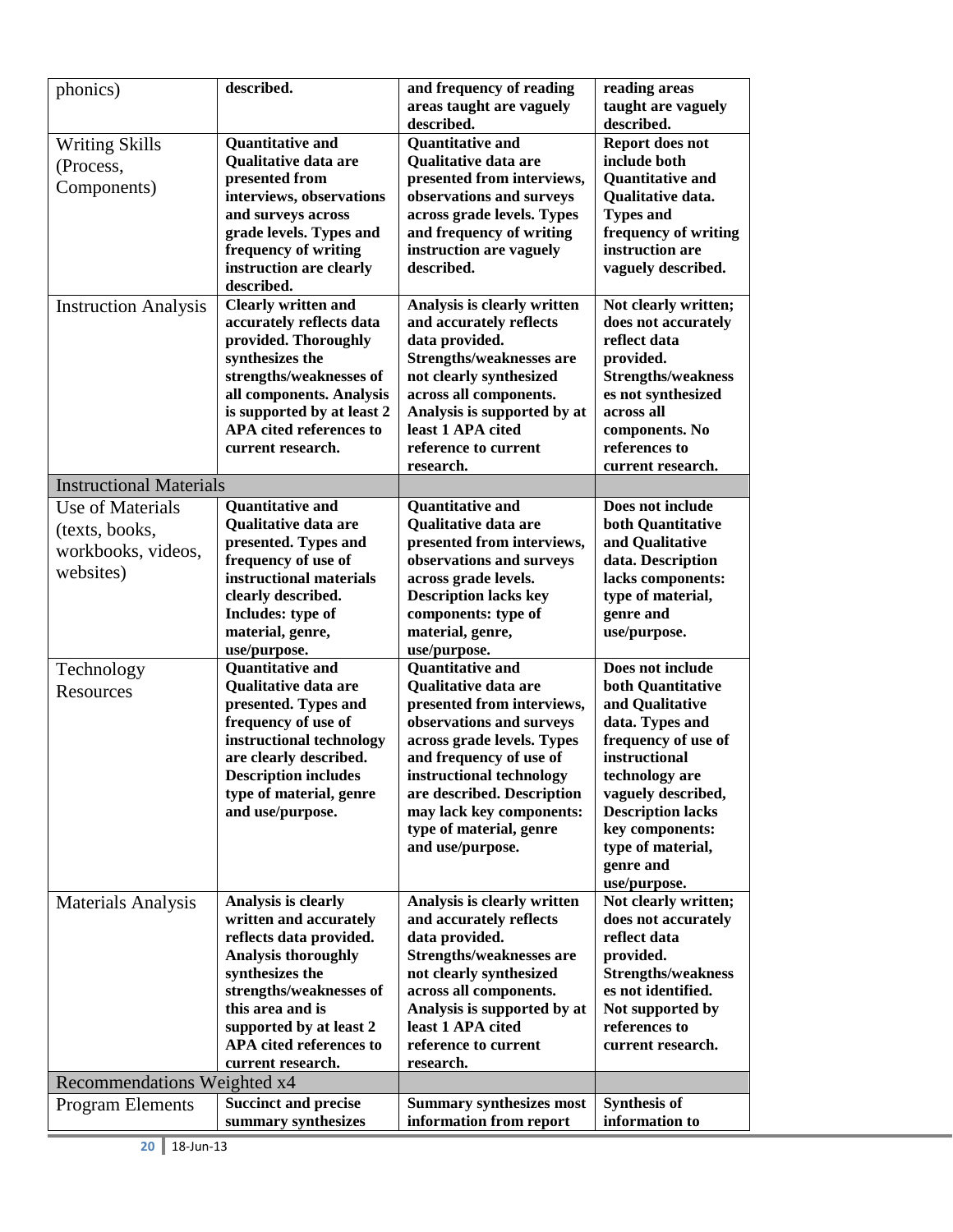|                               | information from report<br>to clearly identify areas<br>of strength and need.<br><b>Conclusions are strongly</b><br>supported by evidence<br>in the report and<br>recommendations for<br>refinements are<br>supported by at least 4<br>research references.                                  | to identify most areas of<br>strength and need. Some<br>conclusions are not<br>supported by evidence in<br>the report and<br>recommendations for<br>refinements are supported<br>by less than 4 research<br>references.                                                                                                                             | identify areas of<br>strength and need is<br>lacking. Conclusions<br>not supported by<br>evidence in report,<br>recommendations<br>are supported by<br>less than 4 research<br>references.                                                          |
|-------------------------------|----------------------------------------------------------------------------------------------------------------------------------------------------------------------------------------------------------------------------------------------------------------------------------------------|-----------------------------------------------------------------------------------------------------------------------------------------------------------------------------------------------------------------------------------------------------------------------------------------------------------------------------------------------------|-----------------------------------------------------------------------------------------------------------------------------------------------------------------------------------------------------------------------------------------------------|
| Professional<br>Development   | <b>Clearly identifies areas</b><br>of need for future PD.<br><b>Content of PD is</b><br>strongly supported by<br>evidence in the report<br>and formats for PD are<br>supported by at least 4<br>research references<br>from PD literature and<br><b>Adult Learning Theory</b><br>literature. | <b>Report identifies most</b><br>areas of need for future<br>professional development.<br>Some content of PD is not<br>supported by evidence in<br>the report and<br>recommended<br>processes/formats for PD<br>are supported by less than<br>4 research references from<br><b>PD literature and Adult</b><br><b>Learning Theory</b><br>literature. | Report does not<br>identify need for<br>future professional<br>development. Many<br><b>PD</b><br>recommendations<br>not supported by<br>report or 4 research<br>references from PD<br>literature and Adult<br><b>Learning Theory</b><br>literature. |
| Format/Writing<br>Conventions |                                                                                                                                                                                                                                                                                              |                                                                                                                                                                                                                                                                                                                                                     |                                                                                                                                                                                                                                                     |
| <b>Writing Mechanics</b>      | <b>Excellent scholarly</b><br>writing. Organization is<br>logical. Report is<br>carefully written and<br>edited, free of serious<br>grammar, syntax,<br>spelling and punctuation<br>errors.                                                                                                  | <b>Organization is adequate</b><br>but at times difficult to<br>follow. Report shows some<br>signs of editing, but needs<br>more care to address<br>grammar, syntax, spelling<br>and punctuation errors.                                                                                                                                            | <b>Report is</b><br>disorganized and<br>difficult to follow.<br><b>Report contains</b><br>serious grammar,<br>syntax, spelling and<br>punctuation errors.                                                                                           |
| <b>APA</b> Requirements       | All citations provided in<br>body of text and<br>reference section<br><b>Accurately adheres to</b><br>APA style in formatting,<br>organization, and<br>construction.                                                                                                                         | <b>Minor errors in</b><br>formatting of the citations                                                                                                                                                                                                                                                                                               | The paper does not<br>follow APA<br>guidelines for in text<br>citations or<br>references                                                                                                                                                            |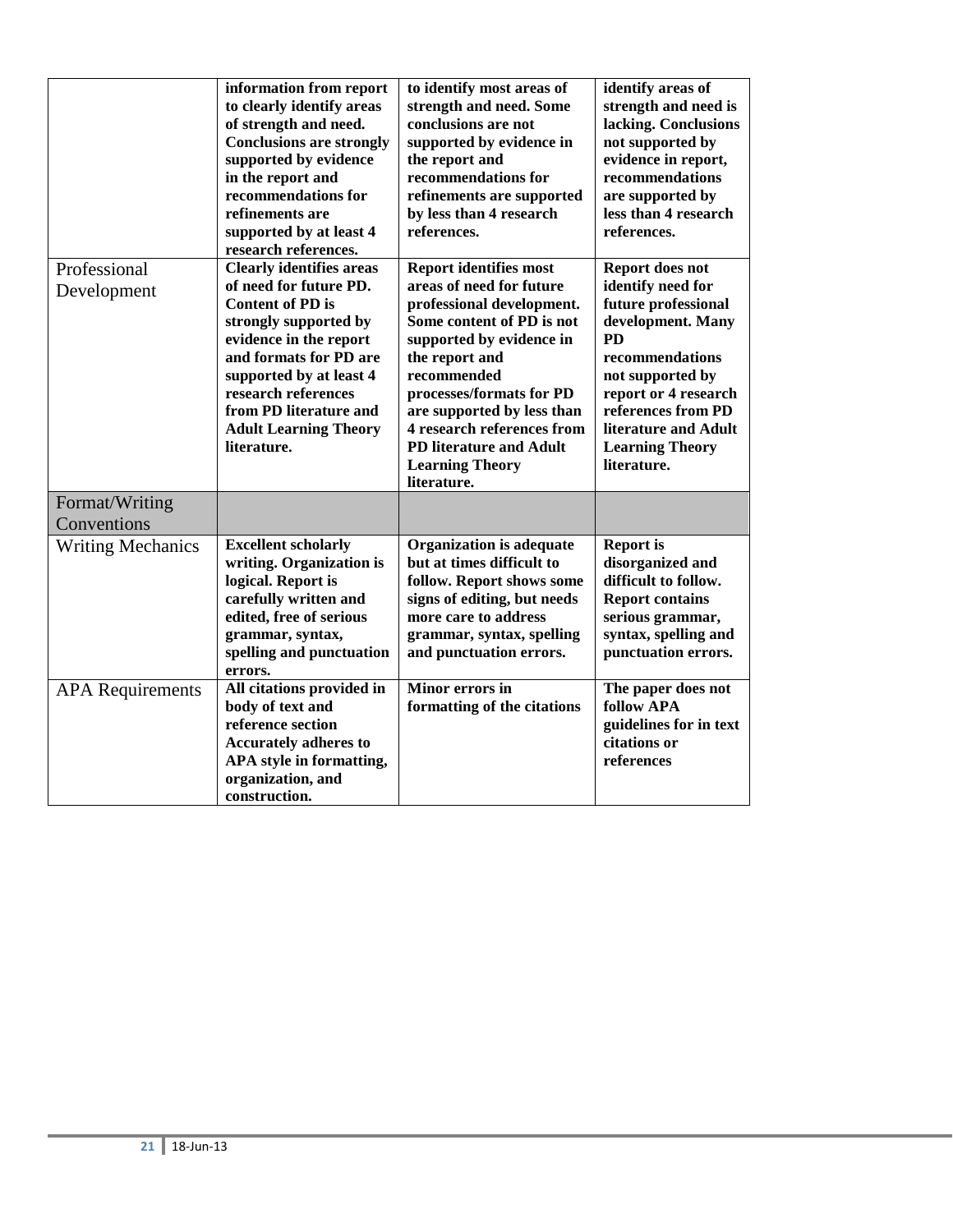## APPENDIX 6 LEE 254 COACHING PRESENTATION RUBRIC

|               | LEE 254 COACHING PRESENTATION RUBRIC |                       |                                      |  |  |  |
|---------------|--------------------------------------|-----------------------|--------------------------------------|--|--|--|
|               | <b>EXCELLENT</b>                     | <b>FAIR</b>           | <b>POOR</b>                          |  |  |  |
|               | 5                                    | 3                     |                                      |  |  |  |
| Video Content | Video includes all 3                 | Video includes 2      | <b>Video includes only</b>           |  |  |  |
| Weight x 3    | phases of the coaching               | phases of the         | 1 phase of coaching                  |  |  |  |
|               | process. Video is high               | coaching process.     | process. Video is of                 |  |  |  |
|               | quality and easy for                 | Video is of adequate  | low quality and                      |  |  |  |
|               | audience to hear and                 | quality for audience  | detracts from                        |  |  |  |
|               | view. Video is 10-15                 | to hear and view.     | audience                             |  |  |  |
|               | minutes in length.                   | <b>Video is 10-15</b> | engagement. Video                    |  |  |  |
|               |                                      | minutes in length.    | length does not meet<br>requirement. |  |  |  |
| Presentation  | The student presents                 | The student presents  | The information is                   |  |  |  |
| Weight x2     | the information clearly              | the information       | not clearly                          |  |  |  |
|               | and displays a                       | fairly clearly and    | presented. Gaps and                  |  |  |  |
|               | complete                             | displays a reasonable | lack of focus                        |  |  |  |
|               | understanding of their               | understanding of      | demonstrate lack of                  |  |  |  |
|               | information. Audience                | their information.    | preparation.                         |  |  |  |
|               | is effectively engaged               | <b>Audience is</b>    |                                      |  |  |  |
|               | in discussion.                       | somewhat engaged in   |                                      |  |  |  |
|               |                                      | discussion.           |                                      |  |  |  |
| Reflective    | <b>Presentation clearly</b>          | <b>Presentation</b>   | <b>Presentation</b>                  |  |  |  |
| Analysis      | highlights key events to             | highlights several    | includes few events                  |  |  |  |
| Weight x5     | share with audience.                 | events to share with  | to share with                        |  |  |  |
|               | <b>Analysis includes</b>             | audience. Analysis    | audience. Analysis                   |  |  |  |
|               | lessons learned about                | includes lessons      | does not include                     |  |  |  |
|               | coaching and identifies              | learned about         | lessons learned                      |  |  |  |
|               | critical insights about              | coaching but needs    | about coaching or                    |  |  |  |
|               | growth and future                    | elaboration about     | insights about                       |  |  |  |
|               | goals.                               | growth and future     | growth and future                    |  |  |  |
|               |                                      | goals.                | goals.                               |  |  |  |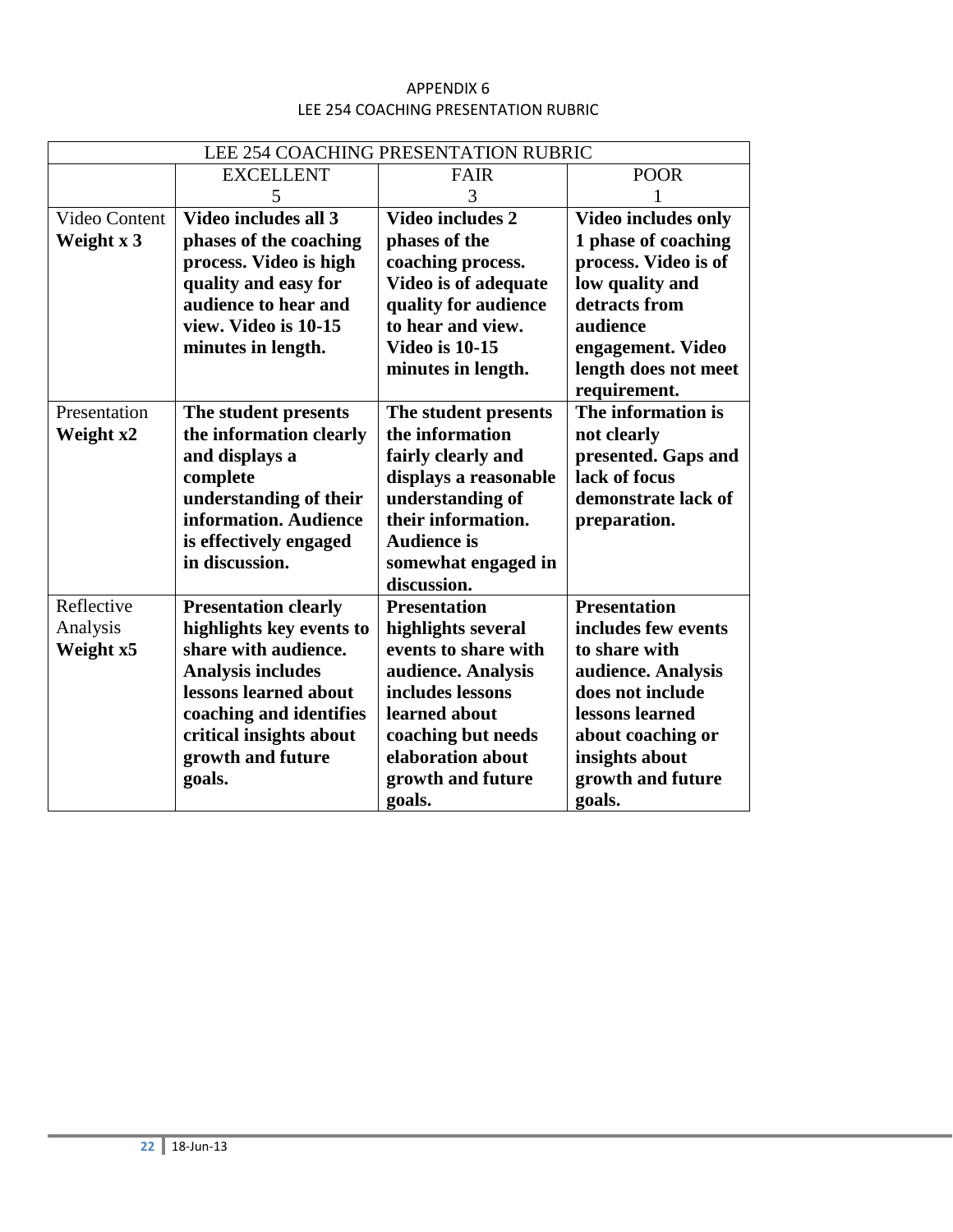## APPENDIX 7 COMPREHENSIVE EXAM RUBRIC

| Category                                 | 4                                                                                                                                                                                                                                 | 3                                                                                                                                                                                          | $\mathbf{2}$                                                                                                                                                                                              | 1                                                                                                                                                                                   | Q1 | Q <sub>2</sub> | Q <sub>3</sub> |
|------------------------------------------|-----------------------------------------------------------------------------------------------------------------------------------------------------------------------------------------------------------------------------------|--------------------------------------------------------------------------------------------------------------------------------------------------------------------------------------------|-----------------------------------------------------------------------------------------------------------------------------------------------------------------------------------------------------------|-------------------------------------------------------------------------------------------------------------------------------------------------------------------------------------|----|----------------|----------------|
|                                          | <b>Exemplary</b>                                                                                                                                                                                                                  | Accomplished                                                                                                                                                                               | <b>Developing</b>                                                                                                                                                                                         | <b>Beginning</b>                                                                                                                                                                    |    |                |                |
| <b>Accuracy of</b><br><b>Information</b> | All supportive facts<br>are reported<br>accurately and in<br>direct relation to the<br>topic of the work.                                                                                                                         | Almost all supportive<br>facts are reported<br>correctly, and apply to<br>the topic being<br>discussed.                                                                                    | Few supportive facts are<br>reported precisely, but<br>there is an obvious gap in<br>the information.                                                                                                     | Facts are reported<br>inaccurately.                                                                                                                                                 |    |                |                |
| <b>Breadth of</b><br>Knowledge           | There is one clear,<br>well-focused topic that<br>addresses the question.<br>Main ideas stand out<br>and are supported by<br>detailed information.<br>Author cites at least<br>3 relevant references<br>made in the response.     | Main idea is clear but<br>the supporting<br>information is general.<br>There are a few citation<br>errors concerning<br>missing or inaccurate<br>citation. Only 2<br>references are cited. | Main idea is somewhat<br>clear but there is a need<br>for more supporting<br>information. Citation<br>information is vague or<br>not clearly relevant to<br>topic. Only<br>1 relevant reference<br>cited. | The main idea is<br>not clear. The<br>information is<br>randomly<br>presented.<br>Citations are not<br>relevant or<br>present.                                                      |    |                |                |
| Depth of<br>Knowledge                    | Relevant,<br>convincing, quality<br>details give the<br>reader important<br>information that<br>goes beyond the<br>obvious or<br>predictable. Cities<br>research references<br>that support the<br>response.                      | Supporting details and<br>information are relevant,<br>but one key issue or<br>portion of the response<br>is unsupported, or only<br>partially cited.<br>References are cited.             | Supporting details and<br>information are relevant.<br>but several key issues or<br>portions of the response<br>are unsupported and<br>incorrectly cites.<br>References are cited.                        | Supporting details<br>and information are<br>typically unclear or<br>inaccurate. Citations<br>are not relevant or<br>present.                                                       |    |                |                |
| Composition                              | The response is a<br>cohesive flow of<br>ideas with<br>transitions and a<br>solid opening and<br>closing. A<br>combination of<br>theory, research, and<br>examples are used to<br>support arguments<br>and synthesis of<br>ideas. | The written response is a<br>cohesive flowing<br>narrative in terms of<br>related ideas, meaningful<br>transitions and an<br>argument from beginning<br>to end.                            | The written response<br>alludes to related ideas<br>and argument from<br>beginning to end.                                                                                                                | The written<br>response is<br>incoherent in terms<br>of connecting<br>ideas,<br>making meaningful<br>transitions and<br>crafting a solid<br>argument from<br>beginning to end.      |    |                |                |
| Organization                             | Apt, seemingly<br>inevitable sequence of<br>paragraphs;<br>appropriate, clear and<br>adequate transitions<br>between sentences<br>and paragraphs.                                                                                 | Distinct units of thought<br>in paragraphs, coherently<br>arranged; some<br>transitions between<br>sentences and<br>paragraphs.                                                            | Uneven paragraphs<br>sometimes effective, but<br>some brief, weakly<br>unified, or undeveloped;<br>some awkward or<br>missing transitions.                                                                | Repetitive, wanders,<br>arbitrary or no<br>paragraphs<br>structure, illogical<br>or no transitions.                                                                                 |    |                |                |
| Language                                 | Apt and precise<br>diction, syntactic<br>variety, clear<br>command of<br>Standard English.                                                                                                                                        | Some mechanical<br>difficulties; occasional<br>problematic word<br>choice or awkward<br>syntax errors;<br>occasional grammar<br>errors; come wordiness                                     | Occasional major<br>grammar errors (e.g.<br>agreement, tense);<br>frequent minor grammar<br>errors (e.g. prepositions,<br>articles); occasional<br>imprecise dictions;<br>awkward syntax;<br>wordiness.   | Frequent major<br>and minor<br>grammar<br>problems; frequent<br>imprecise diction;<br>wordiness; awkward<br>syntax; repetitive<br>sentence patterns;<br>problems impede<br>meaning. |    |                |                |
|                                          |                                                                                                                                                                                                                                   | <b>Total Score</b>                                                                                                                                                                         |                                                                                                                                                                                                           |                                                                                                                                                                                     |    |                |                |